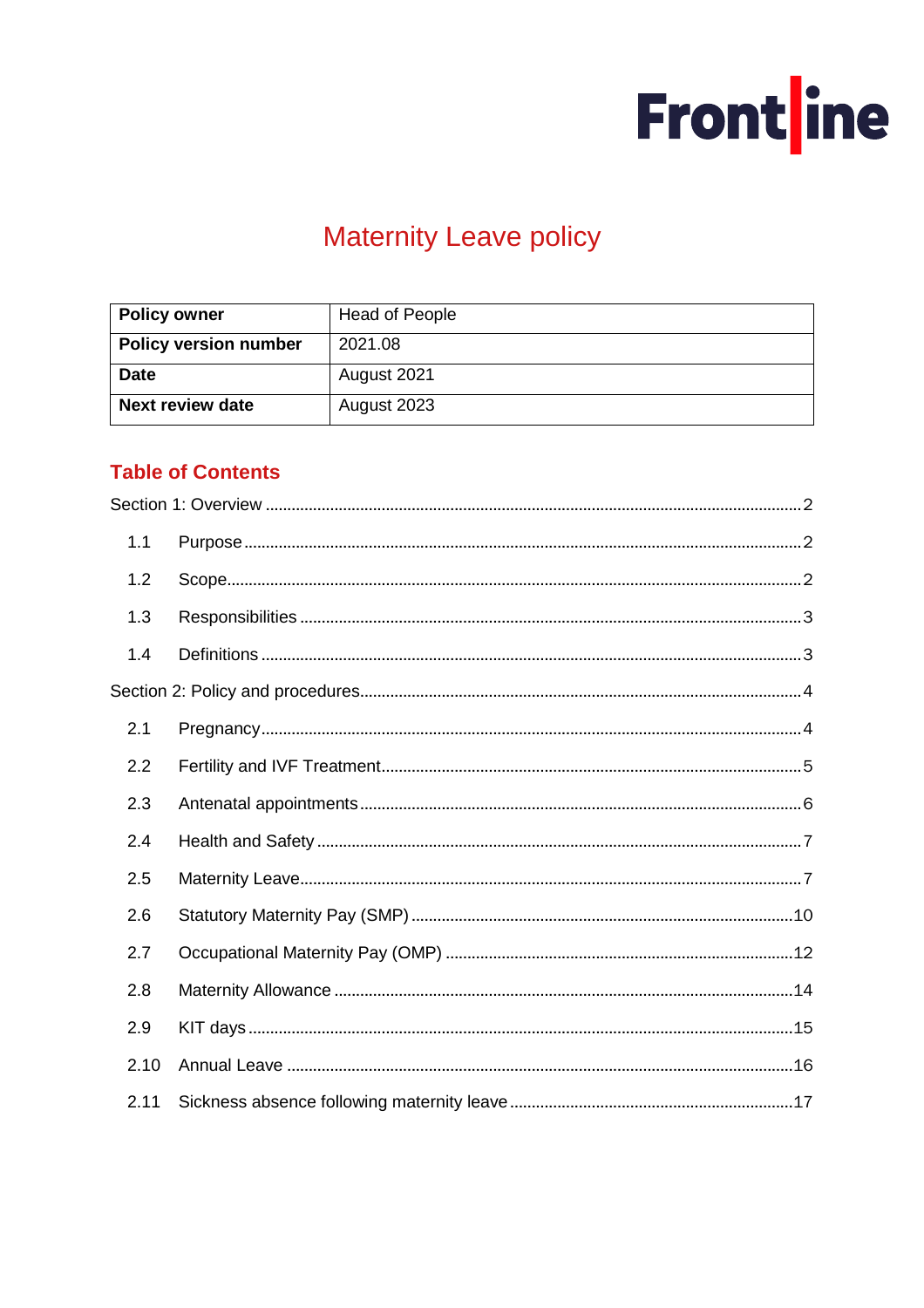

# <span id="page-1-0"></span>**Section 1: Overview**

# <span id="page-1-1"></span>1.1 Purpose

- 1.1.1 This policy sets out the statutory and occupational rights and responsibilities of employees who are pregnant or have recently given birth and gives details of the arrangements for notification of pregnancy antenatal care, pregnancy-related illness, and maternity leave and pay.
- 1.1.2 This policy is here to help you and us plan ahead when you're starting and looking after your family. We want to make sure everything is as clear as possible for you, so you can plan your finances, time off and any support you may need.

# <span id="page-1-2"></span>1.2 Scope

- 1.2.1 This policy applies to all permanent and fixed term employees.
- 1.2.2 This policy will be available in the People folders in the Fewer Better Rules Book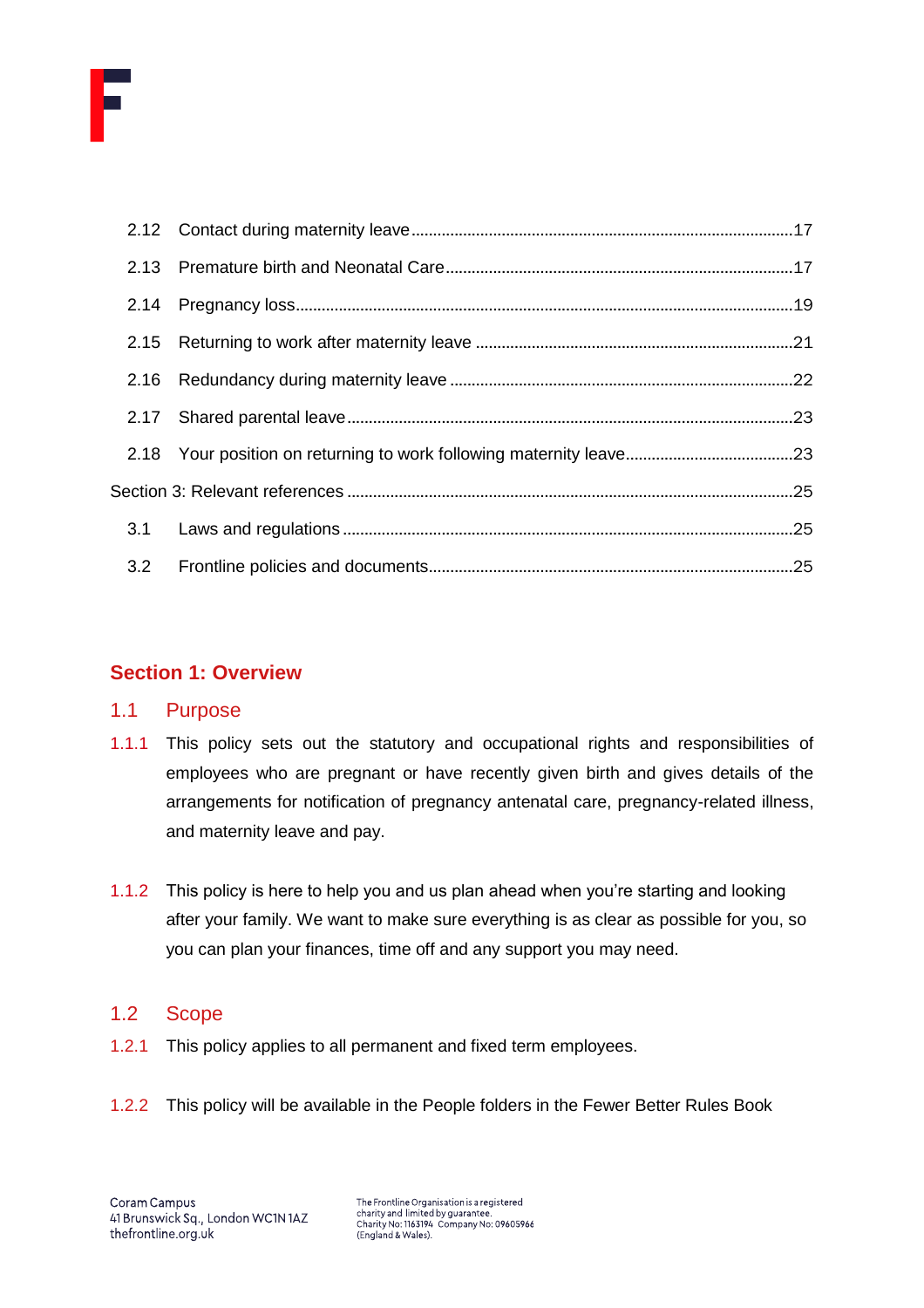

# <span id="page-2-0"></span>1.3 Responsibilities

- 1.3.1 The Head of People is accountable for ensuring that this policy is applied correctly.
- 1.3.2 The People team are involved in delivering the policy.
- 1.3.3 Line managers are responsible for liaising with the employee in relation to their period of leave, and where necessary arranging cover for the role.
- 1.3.4 Employees who are applying for maternity leave are responsible for following the process outlined in this policy.

# <span id="page-2-1"></span>1.4 Definitions

| <b>Expected week of</b>    | The week, starting on a Sunday, in which the doctor/midwife expects |
|----------------------------|---------------------------------------------------------------------|
| childbirth (EWC)           | the employee to give birth (as stated on the MATB1)                 |
| <b>Qualifying week</b>     | The 15 <sup>th</sup> week before the expected week of childbirth    |
| <b>MATB1</b>               | The Maternity Certificate that enables the employee to claim        |
|                            | Statutory Maternity Pay (SMP) or Maternity Allowance (MA)           |
| <b>Occupational</b>        | Occupational maternity pay refers to payment made by Frontline      |
| maternity pay (OMP)        | over and above the statutory requirement                            |
| <b>Statutory maternity</b> | SMP refers to the statutory pay requirement for maternity leave for |
| pay (SMP)                  | the first 39 weeks of maternity (based on eligibility)              |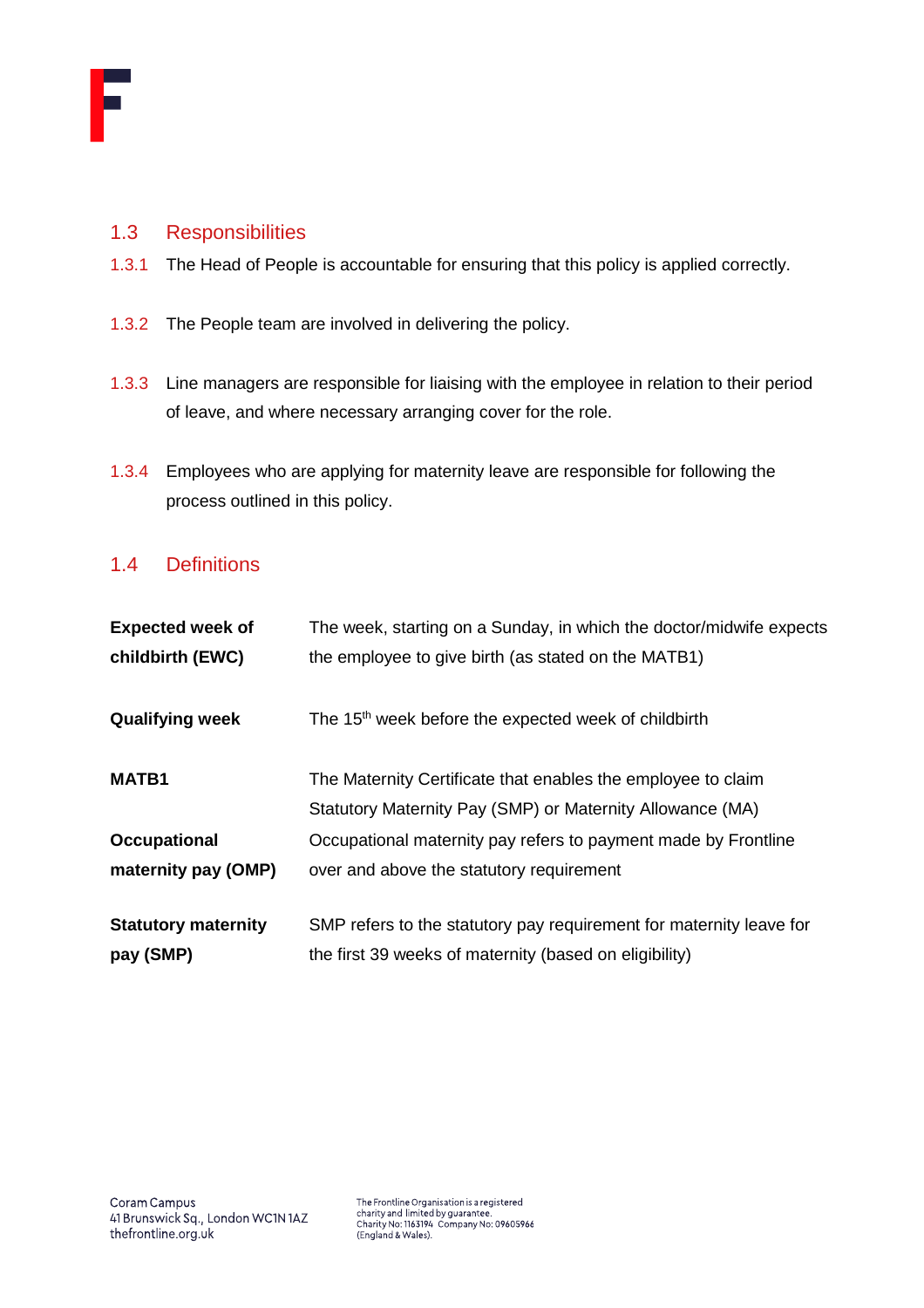

# <span id="page-3-0"></span>**Section 2: Policy and procedures**

# <span id="page-3-1"></span>2.1 Pregnancy

2.1.1 **When to tell your manager and the People team that you are pregnant**

Although by law you are only required to notify us that you are pregnant and will take maternity leave by the end of the qualifying week, your manager, the People team and you will benefit if you share the news as early as possible before then.

- 2.1.2 As an employer we have a duty of care to all our employees and early notice will mean your manager will know that you are entitled to paid time off for antenatal care and that particular health and safety rules apply.
- 2.1.3 To claim maternity leave you should notify Frontline no later than the end of the fifteenth week before the expected week of childbirth of:
	- the fact that you are pregnant;
	- the expected week of childbirth (EWC);
	- the date when you intend to start taking leave
- 2.1.4 Your manager will need to plan ahead and make arrangements for covering the period while you are away*.* You should therefore try and give the People team the earliest possible notice of each the following:
	- whether or not you intend to return to work
	- if you intend to return to work: the likely date of return
	- how you plan to use your annual leave

#### 2.1.5 **What documentation you need to supply**

You must supply the People team with the following documents:

- MATB1 form or other statement from a registered medical practitioner or a registered midwife, stating the expected week of childbirth.
	- The earliest that this certificate may be issued by your doctor or midwife is 20 weeks before the week in which your baby is due.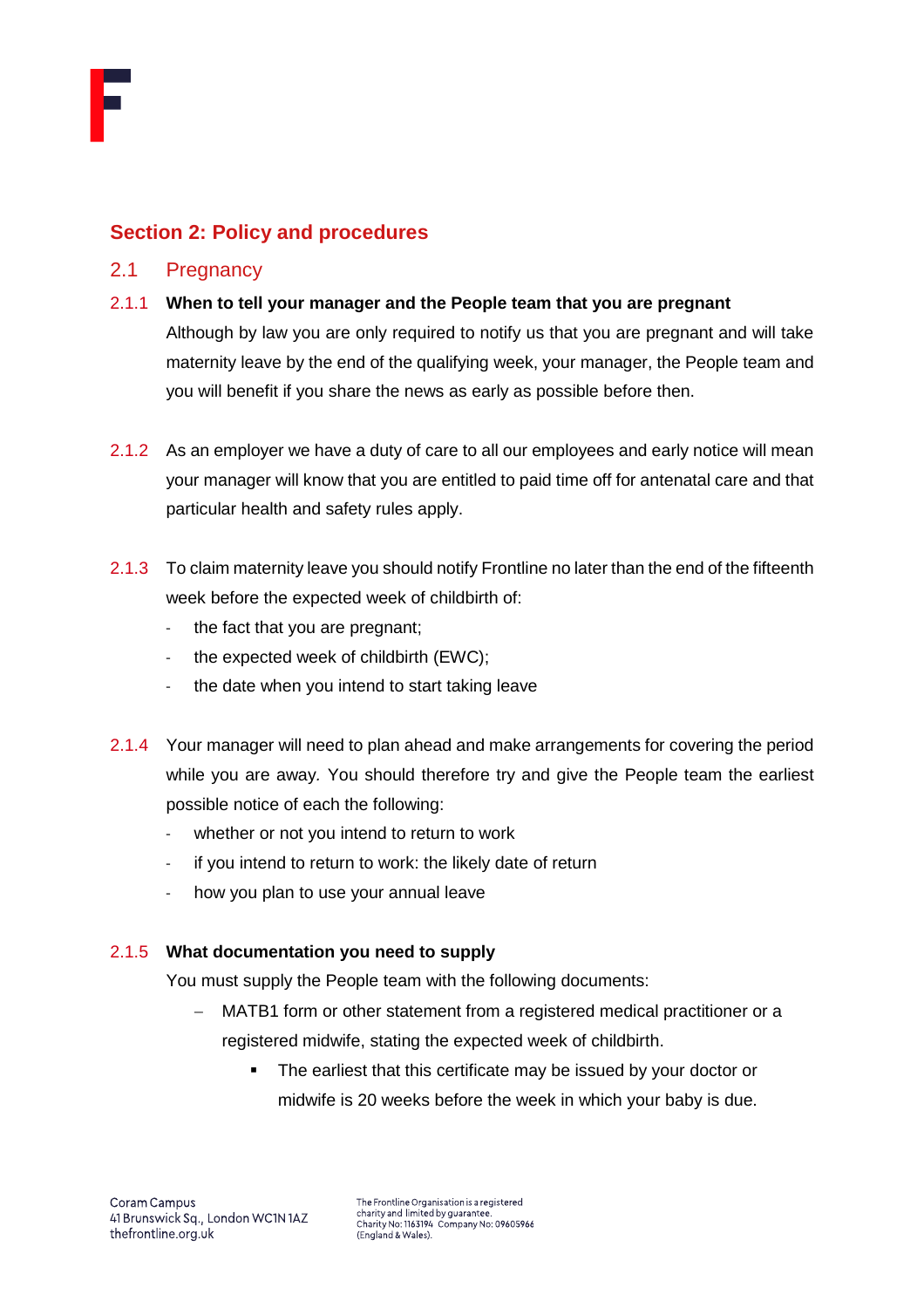

- Failure to produce such a certificate or statement may also result in your statutory maternity pay not being paid
- If your baby is born before the date you intended to begin your maternity leave, written evidence of the baby's date of birth.
- − You must also notify the People team and your line manager in writing (email is acceptable) of the actual date of your child's birth, as soon as possible after your baby is born.
- 2.1.6 If you do not give the required notification for the start of your maternity leave you may lose your right to start maternity leave on your chosen date. Employers are only required to make exceptions to this where it was not reasonably practicable for the notice to have been given any earlier.
- 2.1.7 If claiming maternity leave but not SMP, you only need to provide a maternity certificate if requested.

# <span id="page-4-0"></span>2.2 Fertility and IVF Treatment

# 2.2.1 **Telling your manager and People team about your treatment**

We recognise that in order to start a family you may need time off to go for IVF/Fertility treatment. When you or your partner has their treatment confirmed let your manager and the People team know as soon as possible to ensure we can support you during this time.

# 2.2.2 **Appointments**

If you need go to appointments to prepare for or undergo treatment yourself you are entitled to paid time off to attend these. You can use the flexible working practices, such as core hours (see [Leave and Absence policy\)](https://thefrontline.sharepoint.com/sites/FBRB/Shared%20Documents/Operations/People/General/Leave%20and%20Absence%20Policy%20-%202021.04.pdf) to make time to attend these appointments, however we know that this is not always possible or practical, therefore you'll also have up to five days paid leave to attend these appointments. You should let your manager know of the days in advance.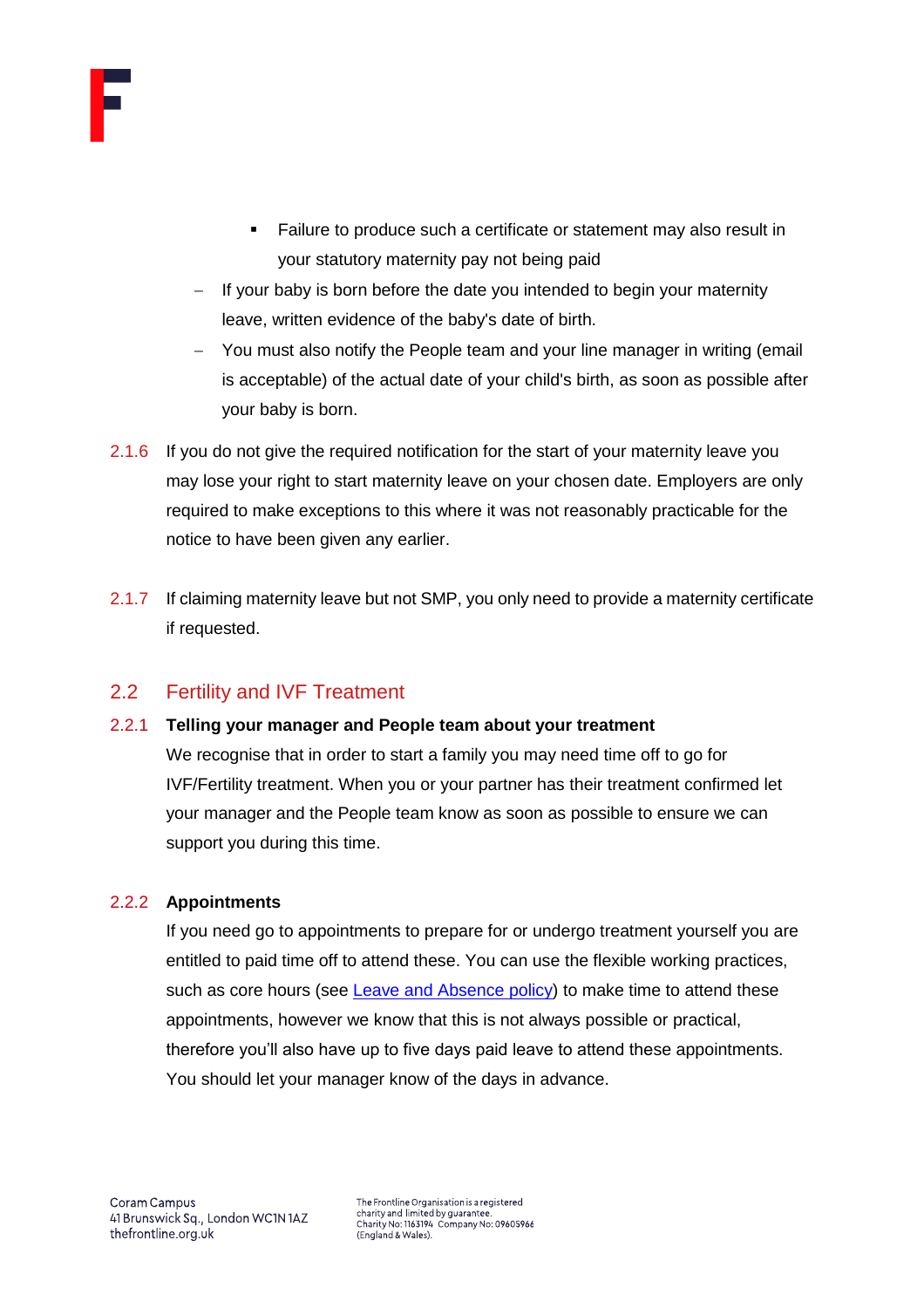

- 2.2.3 These days would not count towards your entitlement to sick pay or leave, but you should log these on Cezanne under Other Absence
- 2.2.4 We know that you may also want to accompany your partner if they are undergoing IVF/fertility treatment. We ask that for these appointments, you make use of the flexible working practices outlined in the [Leave and Absence policy.](https://thefrontline.sharepoint.com/sites/FBRB/Shared%20Documents/Operations/People/General/Leave%20and%20Absence%20Policy%20-%202021.04.pdf) For time off work for partners' appointments outside of this may be taken from annual leave.

## 2.2.5 **Support**

We recognise that you may need some extra support during this time and so please do speak to your manager about any support you might need. We also have completely confidential support available through our [employee support service](https://thefrontline.sharepoint.com/sites/FBRB/Shared%20Documents/Forms/FBRB%20View.aspx?id=%2Fsites%2FFBRB%2FShared%20Documents%2FOperations%2FPeople%2FBenefits%2FEmployee%20Support%20Service%20Brochure%2Epdf&parent=%2Fsites%2FFBRB%2FShared%20Documents%2FOperations%2FPeople%2FBenefits) with Care First.

# <span id="page-5-0"></span>2.3 Antenatal appointments

- 2.3.1 You are entitled to paid time off to attend appointments for antenatal care made on the advice of a registered medical practitioner, registered midwife or registered health visitor. No qualifying service is required.
- 2.3.2 Antenatal care is not restricted to medical examinations. It could, for example, include relaxation classes and parent craft classes as long as these are advised by a registered medical practitioner, registered midwife or registered health visitor.
- 2.3.3 Except for your first appointment, your manager may ask to see evidence of your antenatal appointments, in which case, you must show the following:
	- a certificate confirming that you are pregnant. This can be provided by a registered medical practitioner, a registered midwife or a registered health visitor
	- an appointment card or some other document showing that an appointment has been made.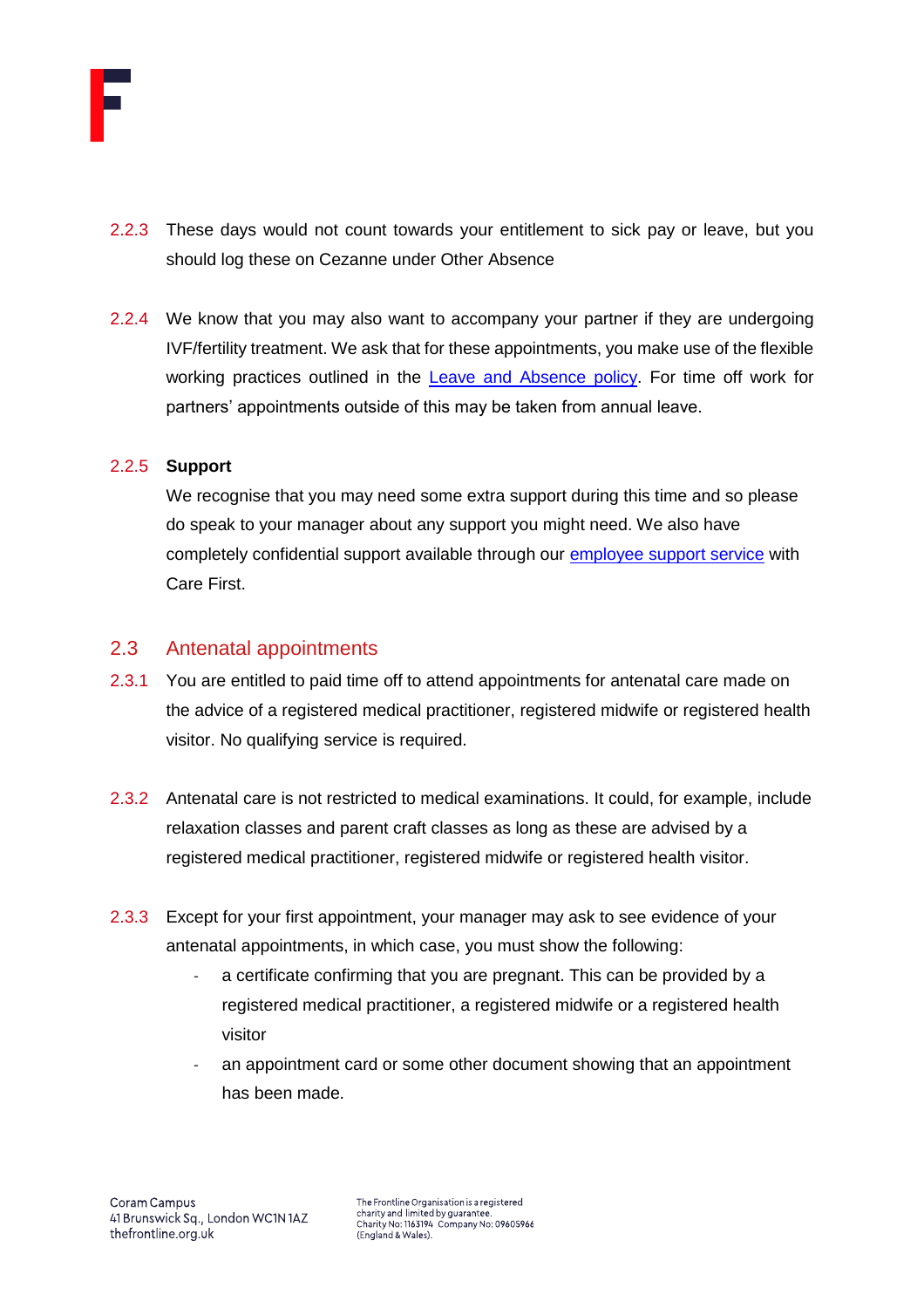# <span id="page-6-0"></span>2.4 Health and Safety

#### 2.4.1 **Risk Assessments**

Frontline has a duty to take care of the health and safety of all employees. We are also required to carry out a risk assessment to assess the workplace risks to employees who are pregnant, have recently given birth or are breastfeeding.

#### 2.4.2 **Adjustments**

If applicable, Frontline will provide you with information as to any risks identified in the risk assessment. If the risk assessment reveals that you would be exposed to health hazards in carrying out your normal job duties, Frontline will take such steps as are reasonably necessary to avoid those risks, such as altering your working conditions. In some cases, this may mean offering you suitable alternative work (if available) on terms and conditions that are not substantially less favourable.

# 2.4.3 **Temporary Suspension**

If it is not possible to alter your working conditions to remove the risks and there is no suitable alternative work available to offer them on a temporary basis, Frontline may suspend you from work on maternity grounds until there are no longer any risks to their health. This may be for the remainder of the pregnancy until the commencement of maternity leave. If you are suspended in these circumstances, your employment will continue during the period of the suspension and it does not in any way affect your statutory or contractual employment and maternity rights. You will be entitled to your normal salary and contractual benefits during the period of suspension, unless you have unreasonably refused an offer of suitable alternative employment.

# <span id="page-6-1"></span>2.5 Maternity Leave

# 2.5.1 **Eligibility**

All pregnant employees are entitled to 52 weeks maternity leave, or as much of that period as you wish to take, regardless of your length of service.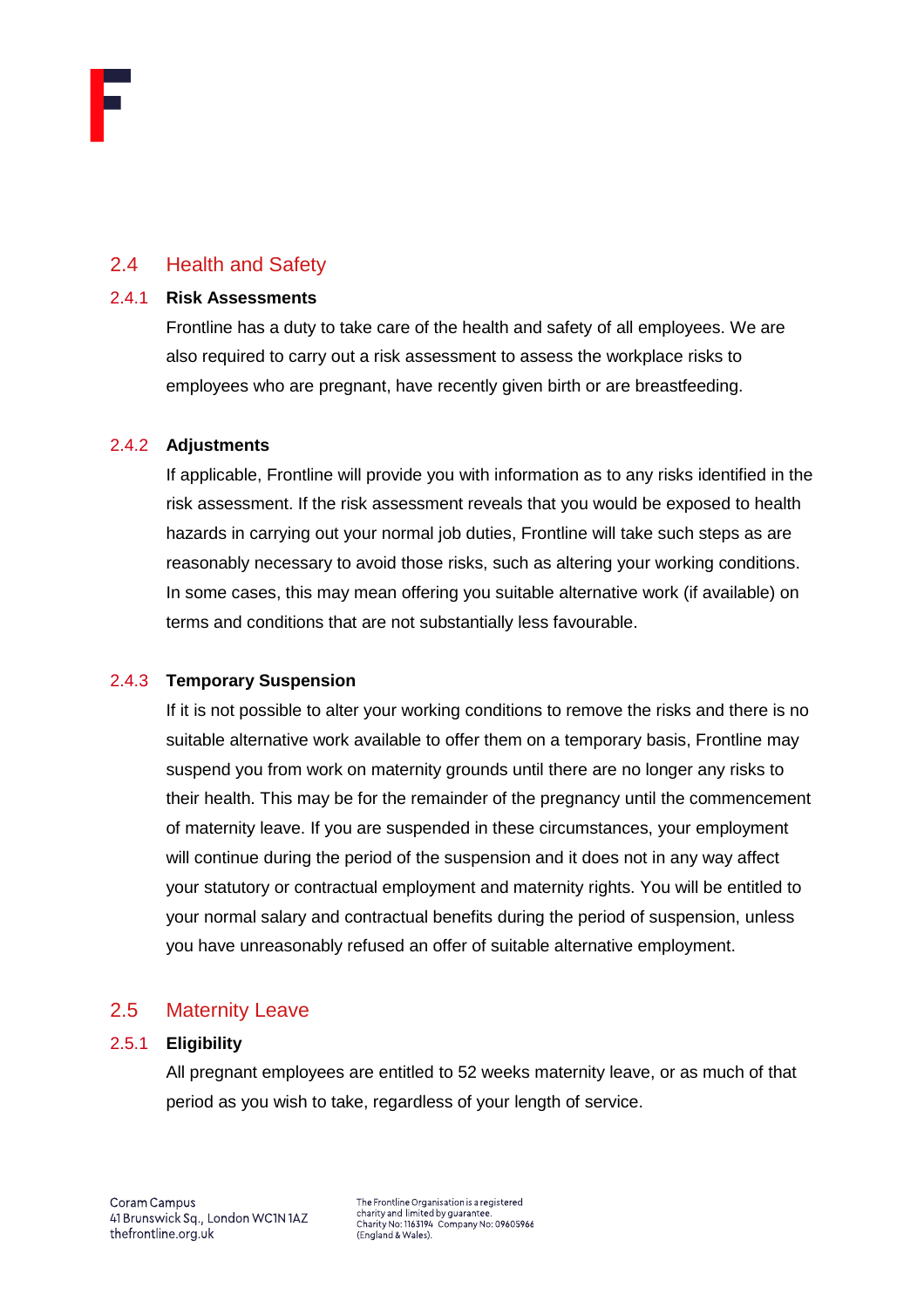

- 2.5.2 While it is up to you to decide how much maternity leave you wish to take up to the 52 weeks maximum, you are required to take the first two weeks leave following the birth of your baby. This is known as Compulsory Maternity Leave.
- 2.5.3 Maternity leave is a single continuous period, made up of 26 weeks Ordinary Maternity Leave and 26 weeks Additional Maternity Leave. Additional Maternity Leave follows. Ordinary Maternity Leave and there must be no gap between the two.

# 2.5.4 **Ordinary Maternity Leave (OML)**

Ordinary Maternity Leave lasts for 26 weeks and may begin 11 weeks before your expected week of childbirth (EWC), but may begin later. The latest OML can start is the date of birth.

2.5.5 Your contract of employment continues throughout the 26 weeks of OML. During this time, you continue to benefit from the terms and conditions of employment which would have applied to you had you been at work. The only element of your contractual rights that does not continue is your full remuneration.

#### 2.5.6 **Maternity related sickness before OML**

If you are absent from work due to a pregnancy-related reason after the beginning of the fourth week before the expected week of childbirth, but before the date you have notified, the maternity leave period begins automatically on the day after the first day of your absence.

#### 2.5.7 **Additional Maternity Leave (AML)**

Additional Maternity Leave (AML) lasts for 26 weeks and, if taken, must follow immediately after OML. There cannot be a gap between the two types of maternity leave.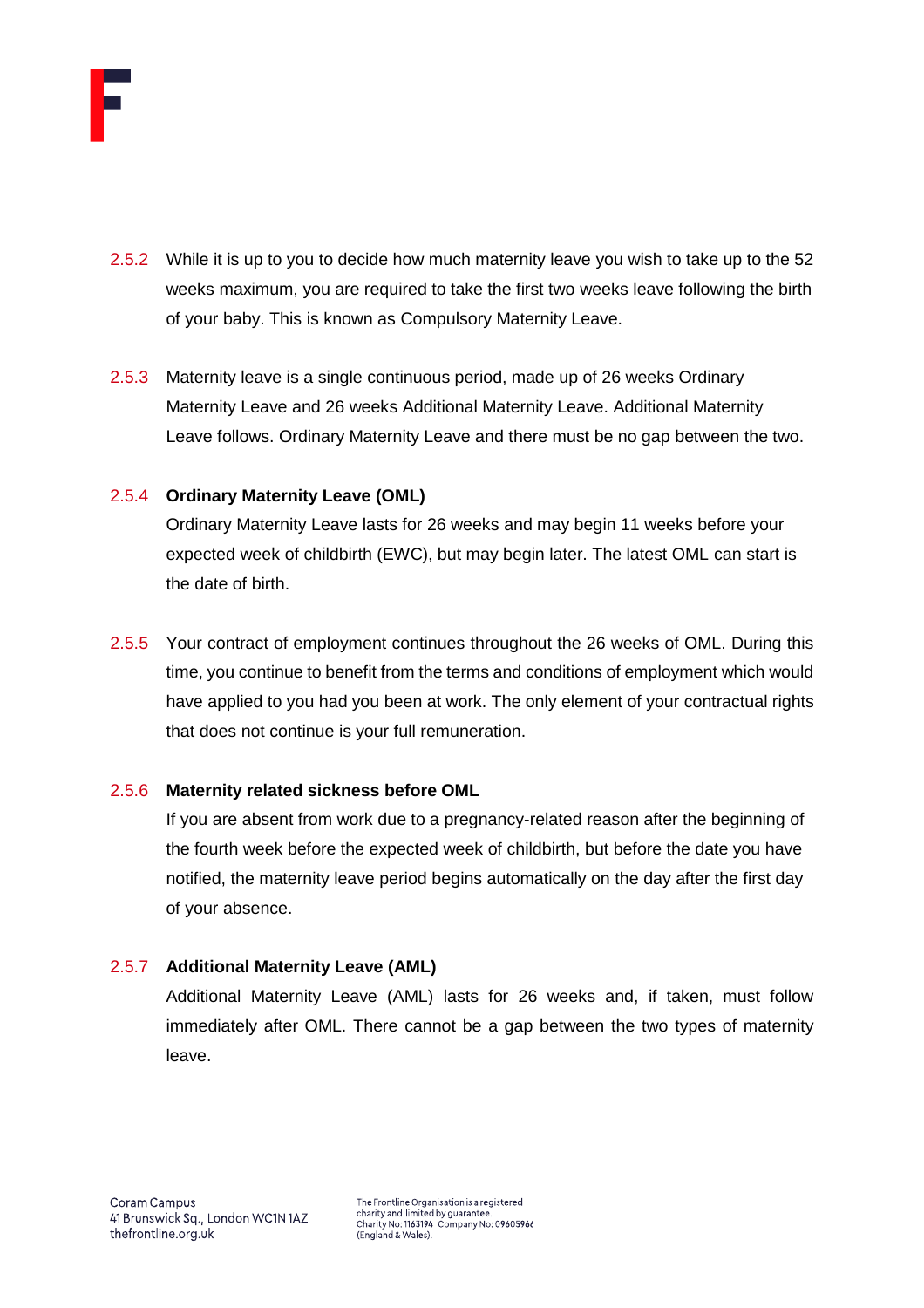

2.5.8 Your contract of employment continues throughout AML unless either party expressly ends it or it expires. During AML you do not have any statutory entitlement to receive contractual pay. However, if you do any of the limited amounts of work allowed during maternity leave then you will receive full pay for that work (see section 2.9 Keeping in Touch days).

#### 2.5.9 **When maternity leave can start**

The maternity leave period normally starts once you have notified your manager and the People team and agreed the intended start date.

2.5.10 This can be no earlier than the  $11<sup>th</sup>$  week before the EWC date and no later than the date the baby is born or EWC date (whichever is sooner). There are some exceptions to this rule, as set out below:

#### *i) Absence due to childbirth before the intended start date*

If your baby is born before the date you have notified (or before you have notified any date) the maternity leave period starts automatically on the day after the date of the birth. This happens even if the birth takes place before the start of the 11th week before the EWC date. In this instance you should let your manager and the People team know the date of childbirth.

#### *ii) Dismissal or resignation before the intended start date*

If you resign or are dismissed before the date you have agreed to start your maternity leave, or before you have notified a date, you lose the right to maternity leave, but you will still be eligible for SMP if you are employed after the 15<sup>th</sup> week before the expected week of childbirth.

#### 2.5.11 **Changing your maternity start date**

You should agree your start date for maternity leave and pay with line manager and the People team following the notification process. Once you have advised the date you want to start your maternity leave, you can change this date as long as you notify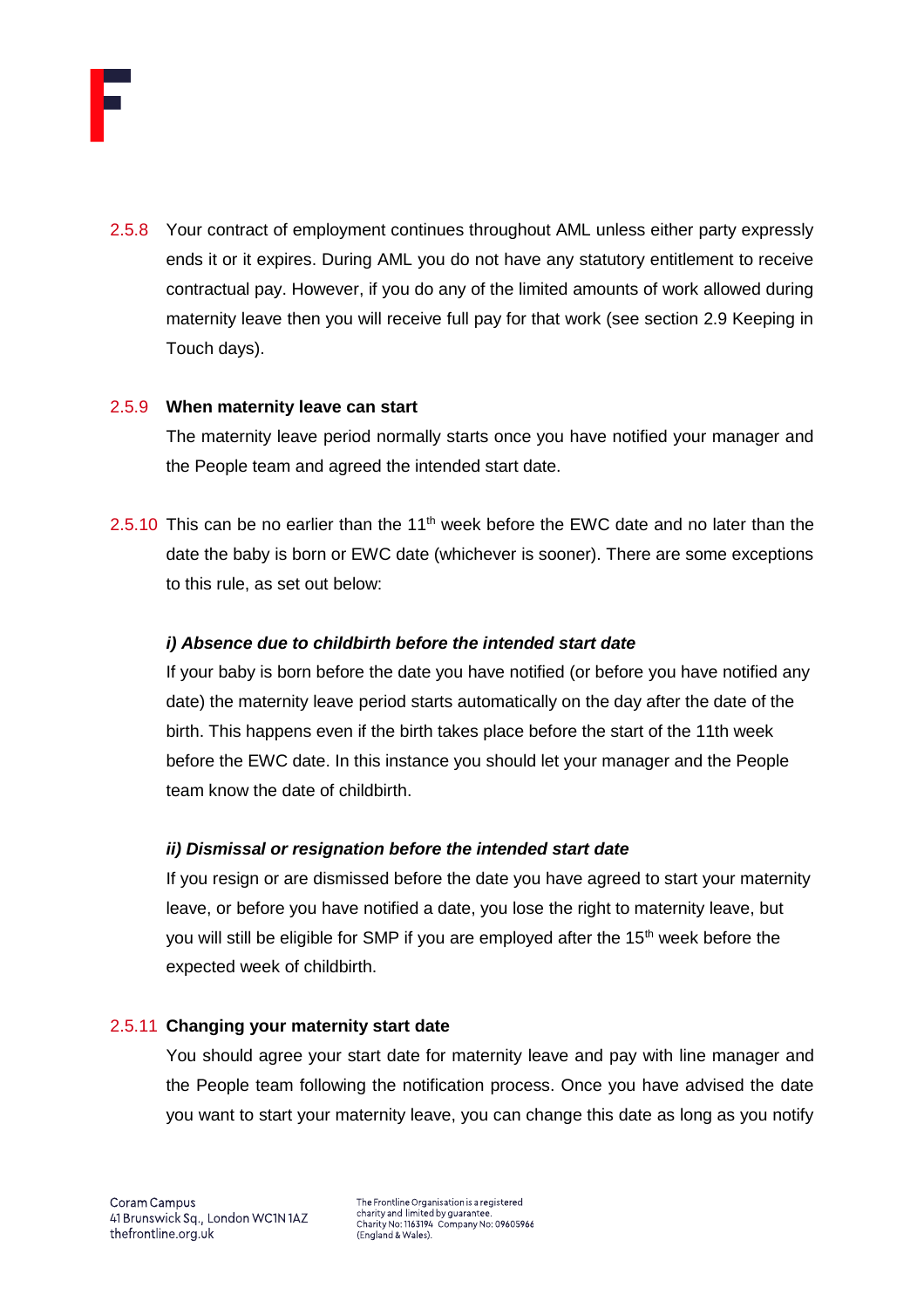

your manager and the People team of the new start date by whichever is the earlier of either 28 days before the original start or 28 days before the new date you want to start your leave.

2.5.12 However, if it is not reasonably practicable to give this much notice (for example if the baby is born early and you need to start maternity leave straight away) then you do not have to. In these circumstances you should give as much notice as possible.

#### 2.5.13 **People team confirming your maternity leave**

Once you've provided the necessary notice of the intended start date of leave and pay, the People team will in turn provide confirmation of your maternity leave plans writing.

# <span id="page-9-0"></span>2.6 Statutory Maternity Pay (SMP)

# 2.6.1 **Eligibility**

To be eligible for SMP you must:

- be employed by Frontline on the 15th week before of your EWC (qualifying period)
- have more than 26 weeks service at qualifying period
- earn at least £120 a week (before tax) in an 8-week 'relevant period'
- 2.6.2 You can use the SMP calculator to check the relevant period and eligibility. Entitlement to SMP does not affect your right to any other maternity payments provided by Frontline but SMP will still count towards any maternity payments we pay you.
- 2.6.3 Periods of secondment or loans do not affect your entitlement to paid or unpaid maternity leave.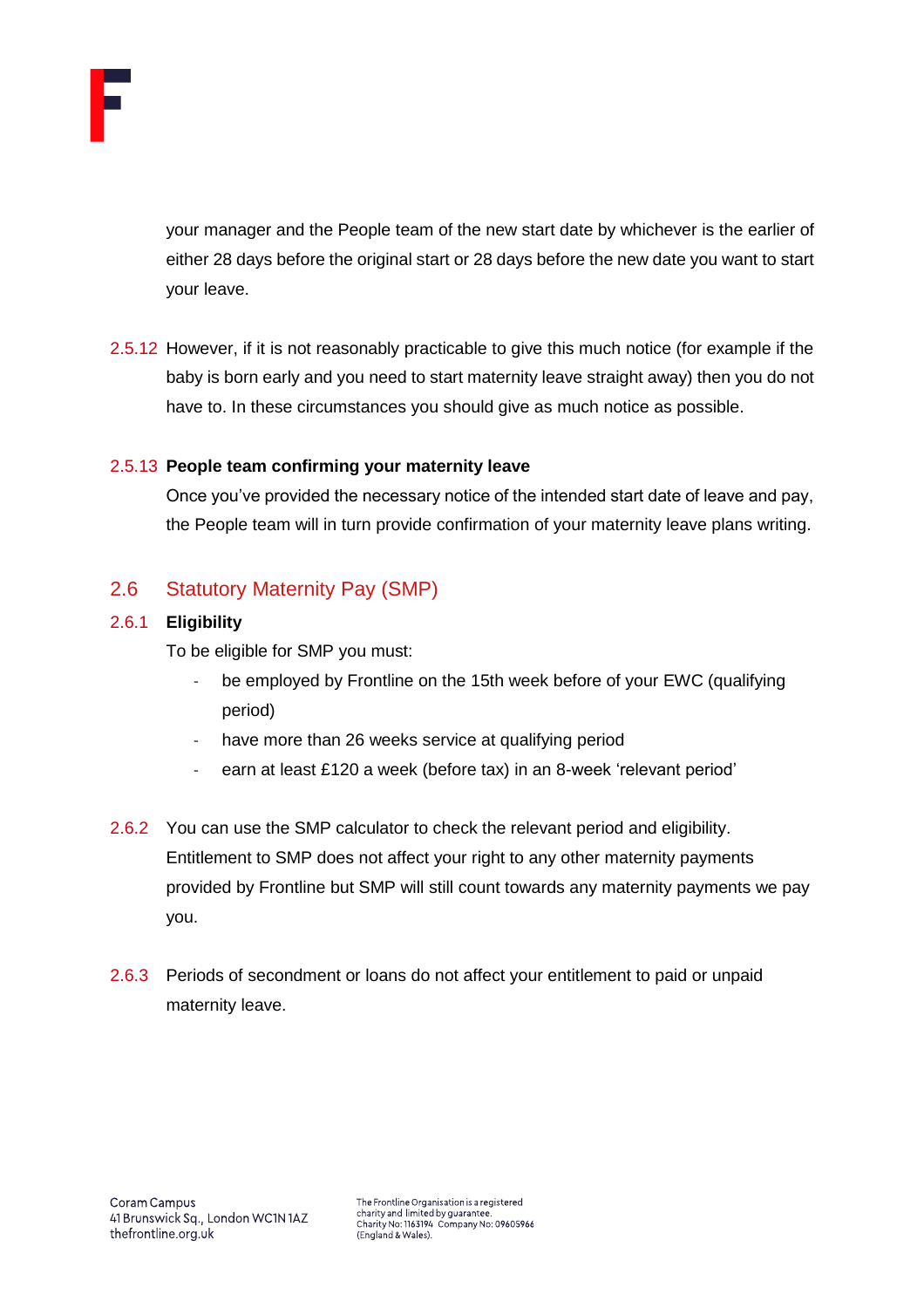

2.6.4 If you are not eligible for SMP and have recently been employed or are selfemployed, you may be able to get Maternity Allowance (MA). (See section 2.7 - Maternity Allowance).

#### 2.6.5 **How much is SMP**

SMP is paid for a continuous period of up to 39 weeks. The April 2021 rate of SMP is 90% of your average weekly earnings for the first six weeks, followed by the lesser of a flat rate of £151.97 a week, or 90% of average weekly earnings for the remaining 33 weeks if that is less than £151.97. The flat rate is subject to review every April.

#### 2.6.6 **When does SMP start**

You can choose when you want your SMP to start. The earliest date that SMP can start is from the 11th week before your EWC. SMP will start from any day you choose, once you have stopped work to have your baby, but no later than your EWC date, or the date your baby is born (whichever is sooner)

- 2.6.7 This means that your SMP should start from the first day of your maternity leave (not including any annual leave you take before your maternity leave)
- 2.6.8 The start of your SMP will change if:
	- your baby is born before the start of the 11th week or before the start of your SMP pay period. If this happens SMP will start from the day following the birth of your baby
	- you are absent from work because of your pregnancy at the start of or in the 4 weeks before your baby is due, SMP will start from the day following the first complete day you are off work because of your pregnancy related reason.

# 2.6.9 **If you are entitled to SMP and leave your employment**

If you leave employment for any reason after you have qualified for SMP (see eligibility 2.6.1) Frontline will continue to make this payment to you for 39 weeks from the date you left employment.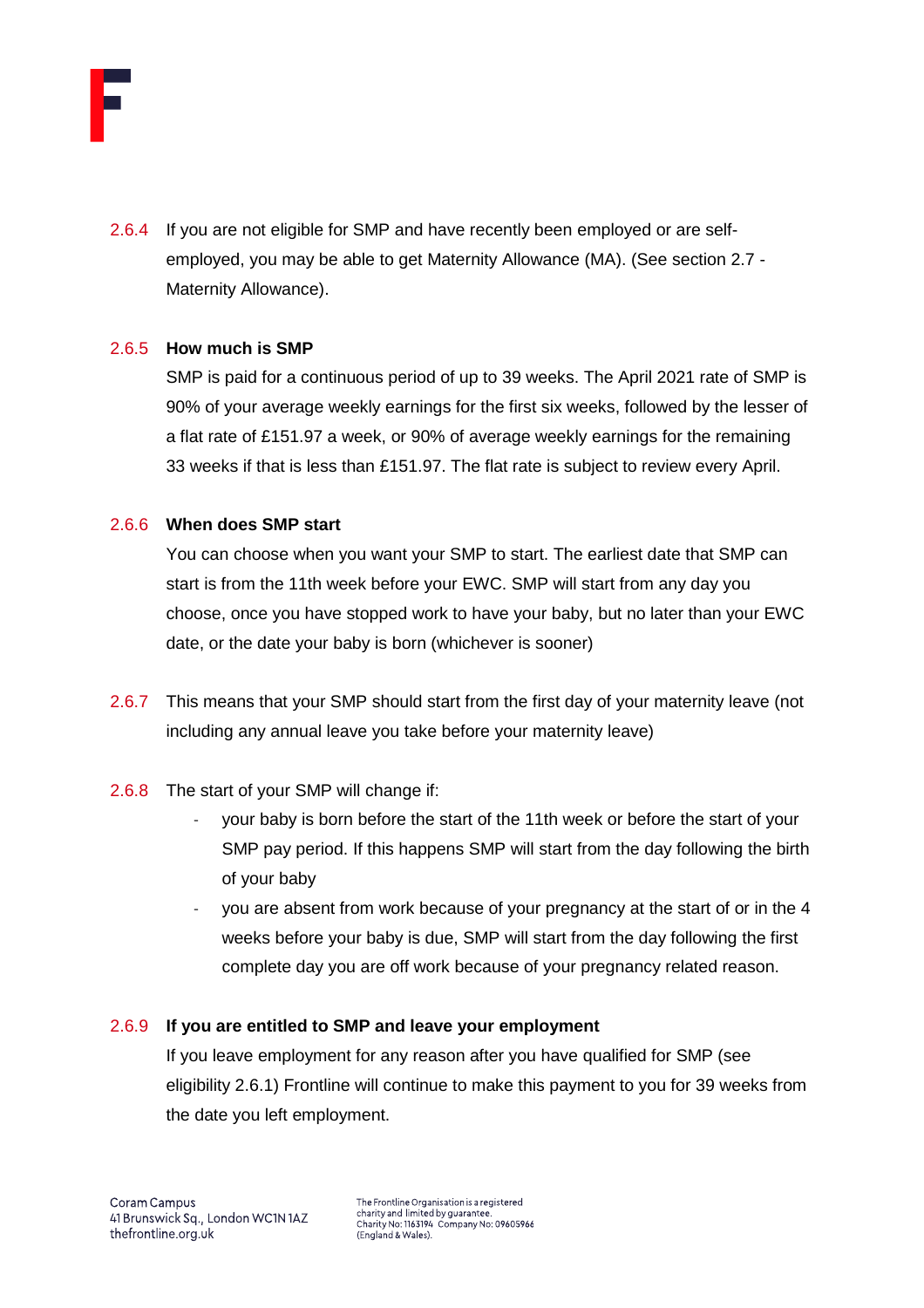

# <span id="page-11-0"></span>2.7 Occupational Maternity Pay (OMP)

# 2.7.1 **Eligibility**

To be eligible for OMP you must:

- Have had one year's continuous service at Frontline on the 15th week before of your EWC (qualifying period)
- be employed by Frontline at the beginning of your maternity leave

*For example; if your EWC date is 30th August 2021, the qualifying period is week commencing 17th May 2021 and therefore your employment start date would need to be on or before 17th May 2020 to qualify for OMP. If you started after 17th May 2020 you would not be eligible for OMP but may be eligible for SMP (see table 2.7.5.)*

- 2.7.2 The qualifying period of one year's paid service could include:
	- periods of paid employment within Frontline immediately prior to joining Frontline (for example on a temporary agency contract)
	- previous periods of casual service, if these are continuous and joined to permanent service without a break
- 2.7.3 Periods of secondments or loans do not affect your entitlement to paid or unpaid maternity.
- 2.7.4 Paid maternity leave cannot start earlier than the beginning of the 11th week before the expected week of childbirth. Exceptions to this are:
	- if you give birth earlier than the 11th week before the expected week of childbirth, your paid maternity leave automatically begins from the date of childbirth
	- if you supply evidence of your incapacity to work, you may be allowed paid maternity leave from the appropriate date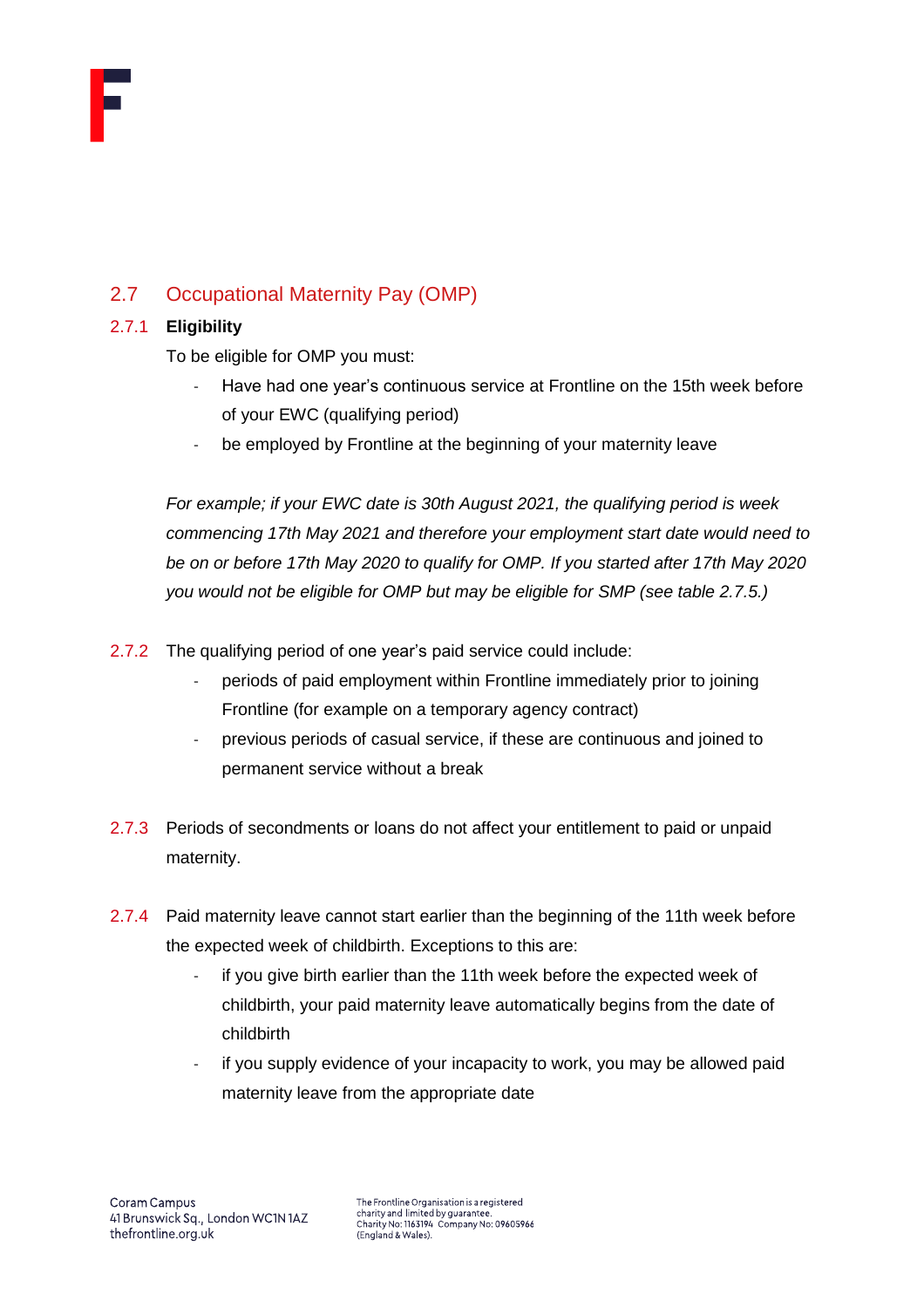

- if your baby is still-born after the 24th week of pregnancy (i.e. the 16th week before the expected week of childbirth), statutory paid maternity leave may begin as early as the 16th week before the expected week of childbirth

# 2.7.5 **Summary of maternity pay entitlement by length of service**

This table provides a breakdown of what you will be entitled to be paid based on your length of service on the first week of the qualifying period.

| <b>Length of service</b>                        | <b>Maternity Pay</b>                                               |
|-------------------------------------------------|--------------------------------------------------------------------|
| Less than 26 weeks continuous                   | Not eligible for SMP<br>٠                                          |
| service by the 15 <sup>th</sup> week before the | May qualify for maternity allowance (MA) see<br>$\bullet$          |
| EWC (qualifying period)                         | www.gov.uk for more information                                    |
| More than 26 weeks continuous                   | Will be paid SMP for the first 6 weeks at 90% of your<br>$\bullet$ |
| service, up to 1 year by the 15 <sup>th</sup>   | average weekly earnings (AWE) before tax                           |
| week before the EWC (qualifying                 | the remaining 33 weeks: £151.97 or 90% of<br>٠                     |
| period)                                         | your AWE (whichever is lower)                                      |
|                                                 | the final 13 weeks will be unpaid<br>٠                             |
| 1 year or more years of continuous              | Entitled to additional occupational maternity pay<br>$\bullet$     |
| service at the 15 <sup>th</sup> week before the | (inclusive of SMP) see rates below                                 |
| EWC (qualifying period)                         |                                                                    |

# 2.7.6 **How much is Occupational Maternity Pay**

The breakdown for Frontline OMP for eligible employees is outlined in the table below

| <b>Weeks</b>         | <b>Payment</b>                                                |
|----------------------|---------------------------------------------------------------|
|                      | 100% of your current basic salary (assessed at the time you   |
|                      | commence maternity leave), which shall be inclusive of SMP    |
| $1 - 24$ (24 weeks)  | in the rare scenario that the rate of SMP exceeds your rate   |
|                      | of OMP, Frontline will ensure you are paid the higher rate of |
|                      | <b>SMP</b>                                                    |
| $25 - 39(15$ weeks)  | Paid SMP (151.97 p/week)                                      |
| $40 - 52$ (13 weeks) | Unpaid leave                                                  |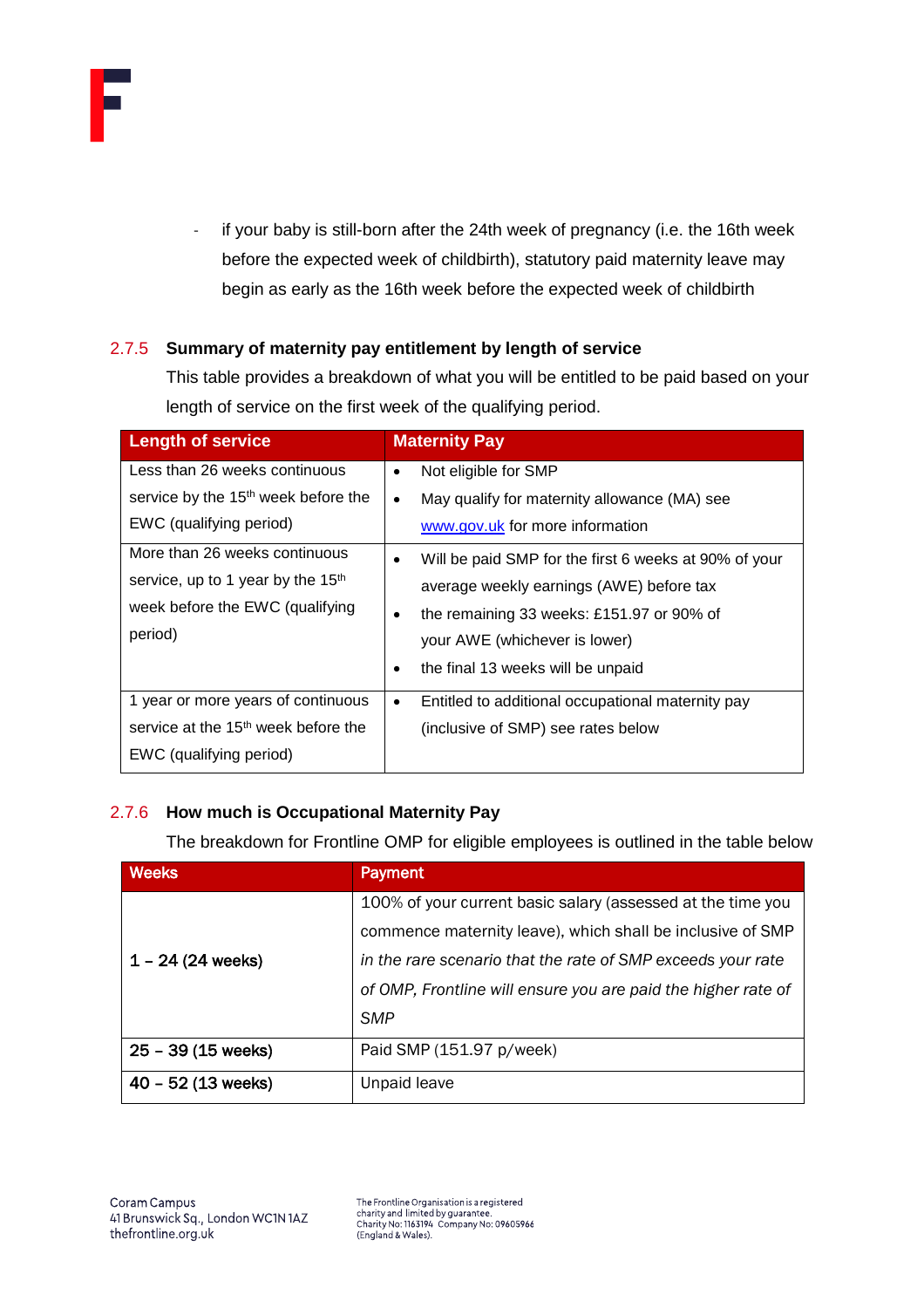

2.7.7 Maternity pay will be paid into your bank account on the same date as your normal pay date and will be subject to the deduction of Income tax and National Insurance Contributions.

#### 2.7.8 **Benefits while on maternity leave**

Benefits in kind (e.g. laptops, mobile phones etc.) will continue throughout OML and AML. If you are already a member of the childcare voucher scheme Frontline will continue to contribute to your childcare voucher payments throughout maternity leave based on the contributions made before going on leave.

NB: The childcare voucher scheme is closed to new employees.

#### 2.7.9 **Pension contribution while on maternity leave**

**Employer contributions:** We will continue to make your usual contributions throughout maternity leave. The amount paid throughout will be based on what you were contributing before going on leave.

**Employee contributions:** If you normally make contributions to your pension, your contributions will continue will you receive payment on maternity leave (OMP and SMP). Your contributions will be based on the amount you are paid each month.

2.7.10 If you want to pause your contributions during your maternity leave let the People team know as soon as possible.

# <span id="page-13-0"></span>2.8 Maternity Allowance

2.8.1 Maternity Allowance may be available to help you take time off to have your baby if you are not entitled to Statutory Maternity Pay from an employer. MA can be paid for up to 39 weeks. The important date for working out how long MA can be paid for is the date your baby is due not when your baby is born. For more information on Maternity Allowance see the following [web page.](https://www.gov.uk/maternity-allowance)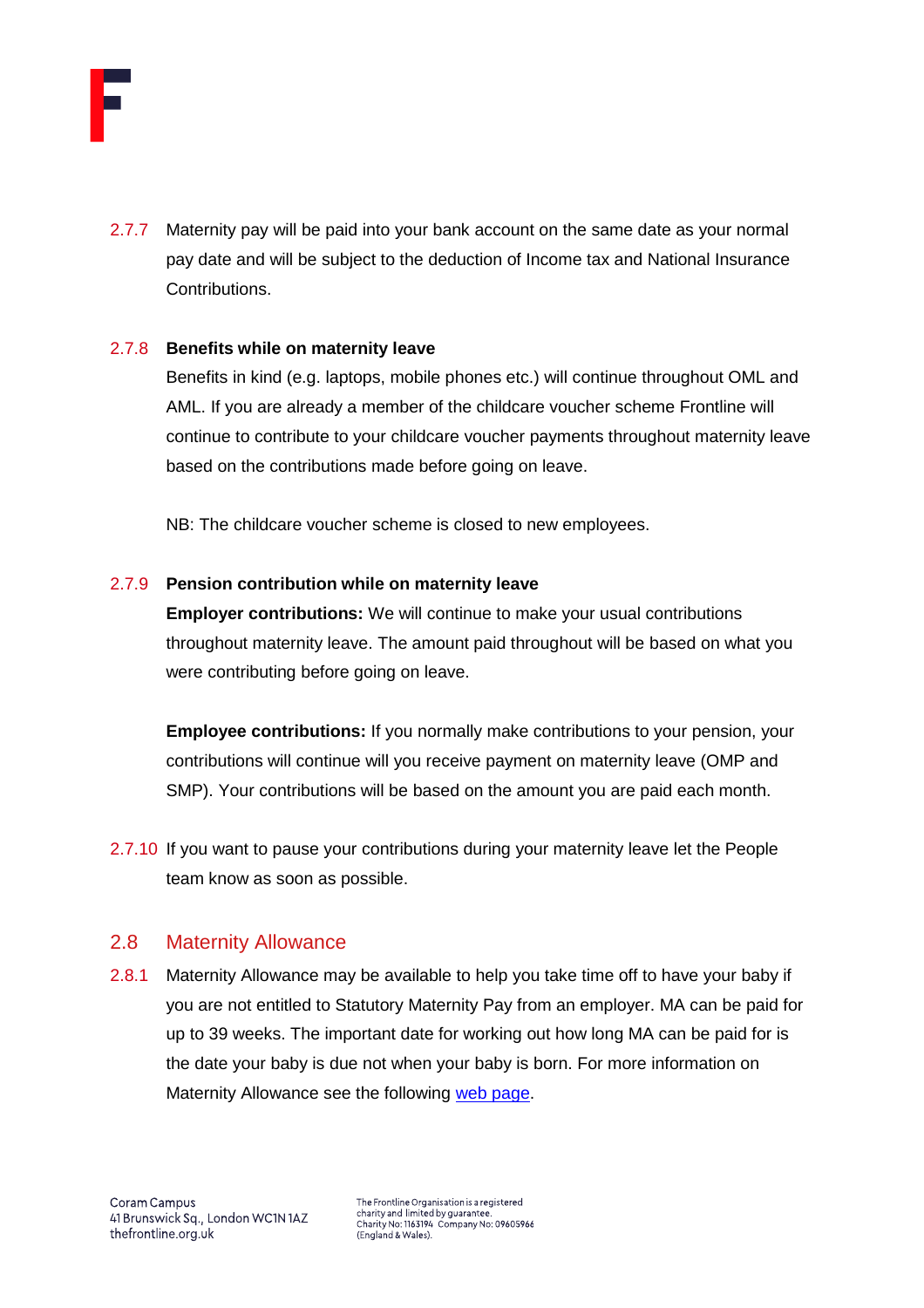# <span id="page-14-0"></span>2.9 KIT days

#### 2.9.1 **What are KIT days?**

You may, by agreement with your manager and the People team, carry out up to 10 days work – known as "Keeping in Touch days" at any time during the maternity leave period, with the exception of the first two weeks after your baby is born. Such days are different to the reasonable contact described above, as during Keeping in Touch days you can actually carry out work, for which you will be paid.

- 2.9.2 Any work on any day during the maternity pay or maternity leave period will count as a half or whole KIT day, up to the 10-day maximum. For example; if you come in for a one-hour training session and carry out no other work that day; you will have used half of one of your KIT days and be paid as such.
- 2.9.3 The type of work that you may undertake on Keeping in Touch days is a matter for agreement between you and your manager. They may be used for any activity which would ordinarily be classed as work under your contract; examples could include (but are not limited to) attending a conference, undertaking a training activity or attending a team meeting.
- 2.9.4 Work during maternity leave may only take place if you both agree. We cannot require you to work during maternity leave, nor do you have the right to work KIT days if your manager doesn't agree to them. If you are offered an opportunity to work a KIT day you are entitled to turn it down.

# 2.9.5 **KIT day pay**

Because Keeping in Touch days allow work to be done under your contract of employment, you are entitled to be paid for that work. You will be paid full pay for the hours in half day blocks. The payment for KIT days would be made on top of any SMP or OMP you are eligible to receive.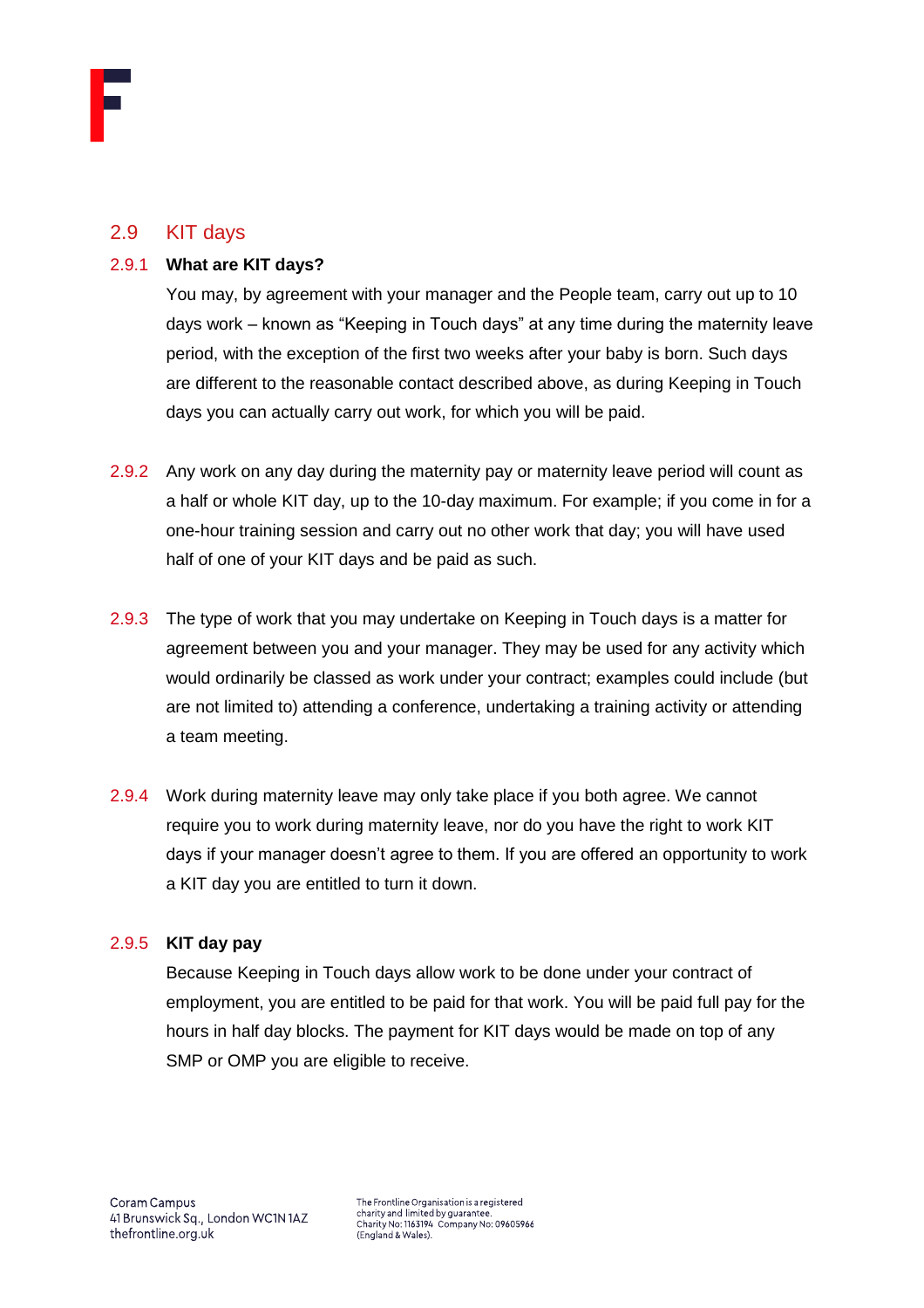# <span id="page-15-0"></span>2.10 Annual Leave

#### 2.10.1 **Accruing annual leave and public holidays**

You will continue to accrue contractual annual leave throughout both OML (26 weeks) and AML (26 weeks). It is not possible to take annual leave at the same time as maternity leave. All public holidays and any non-contractual holidays given to all employees (such as the Christmas Closure) occurring during maternity leave will be accrued as annual leave, and you will have the right to take these on your return to work.

- 2.10.2 It will be possible for you to use any untaken annual leave either before you start your maternity leave, or once your maternity leave has finished. Although wherever possible, you should take any annual leave you have left before you start your maternity leave. You will be eligible to carry over any unused and accrued leave to the following calendar year while on leave. If your manager and the People team agree, annual leave may also be taken immediately before you return to work i.e. appended to your maternity leave, or used to support a phased return to work. If you take annual leave immediately following maternity leave you will be unable to resume maternity leave thereafter.
- 2.10.3 It is useful, once you have given notice that you are pregnant, to incorporate annual leave arrangements into your plans.

# 2.10.4 **Selling annual leave while on maternity leave**

While on maternity leave you are not eligible to receive any additional pay other than KIT days (see Section 2.9). This means that if you want to sell any annual leave while on maternity leave (this can only happen during either of the windows), the payment would be delayed and made when your return to work. You would only be eligible to sell up to the maximum of 5 days in a rolling year (see [Leave and Absence policy\)](https://thefrontline.sharepoint.com/sites/FBRB/Shared%20Documents/Operations/People/General/Leave%20and%20Absence%20Policy%20-%202021.04.pdf).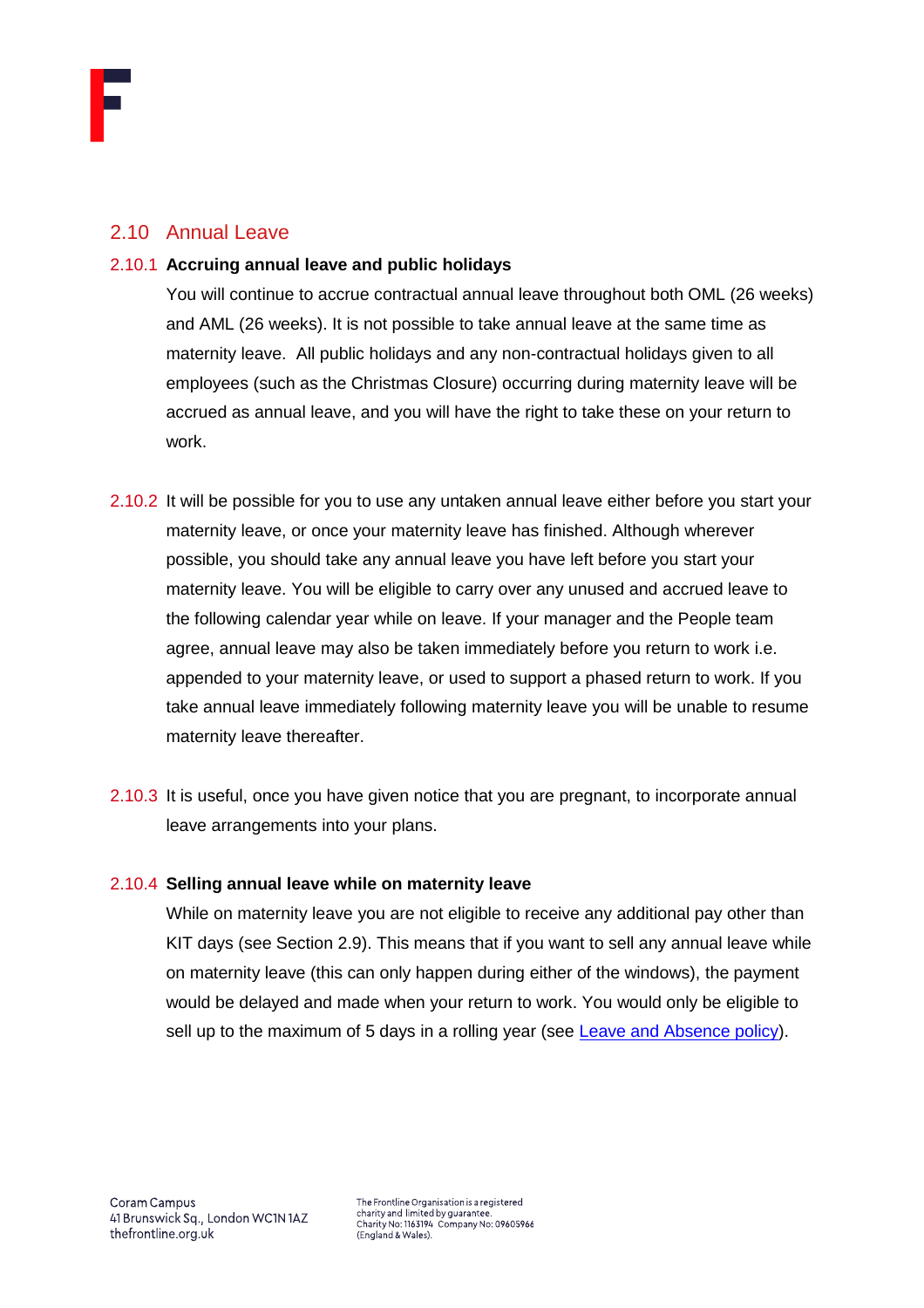#### 2.10.5 **Carrying over annual leave after returning to work**

Once you have returned to work, the usual carry over rules apply (see Leave and [Absence policy\)](https://thefrontline.sharepoint.com/sites/FBRB/Shared%20Documents/Operations/People/General/Leave%20and%20Absence%20Policy%20-%202021.04.pdf), and annual leave may be carried over to the following leave year but no more than 5 days, so it is advisable you use it as part of your return to work plans.

# <span id="page-16-0"></span>2.11 Sickness absence following maternity leave

#### 2.11.1 **Accruing annual leave and public holidays**

If, due to illness you are unable to return to work following your maternity leave, normal sickness absence rules apply from the date you intended to resume duty. You are not allowed to bring forward your intended date of return to qualify for paid sickness absence. Paid sickness absence immediately following maternity leave terminates the maternity arrangements.

# <span id="page-16-1"></span>2.12 Contact during maternity leave

## 2.12.1 **Accruing annual leave and public holidays**

During maternity leave your manager or the People team may wish to contact you, and in the same way you may wish to contact your manager or the People team. The frequency and nature of the contact will depend on a number of factors, such as the nature of your work and post, any agreement that you and your manager might have reached before maternity leave began as to contact; and whether either party needs to communicate important information to the other.

# <span id="page-16-2"></span>2.13 Premature birth and Neonatal Care

2.13.1 We recognise this is a stressful and difficult experience that any parent can face so we want to take proactive measures to support you, should your baby be born prematurely or born full-term but needs neonatal care.

# 2.13.2 **Eligibility**

This is a particularly challenging time for parents, therefore any employee that has been on maternity (paternity or shared parental) leave at Frontline is eligible for both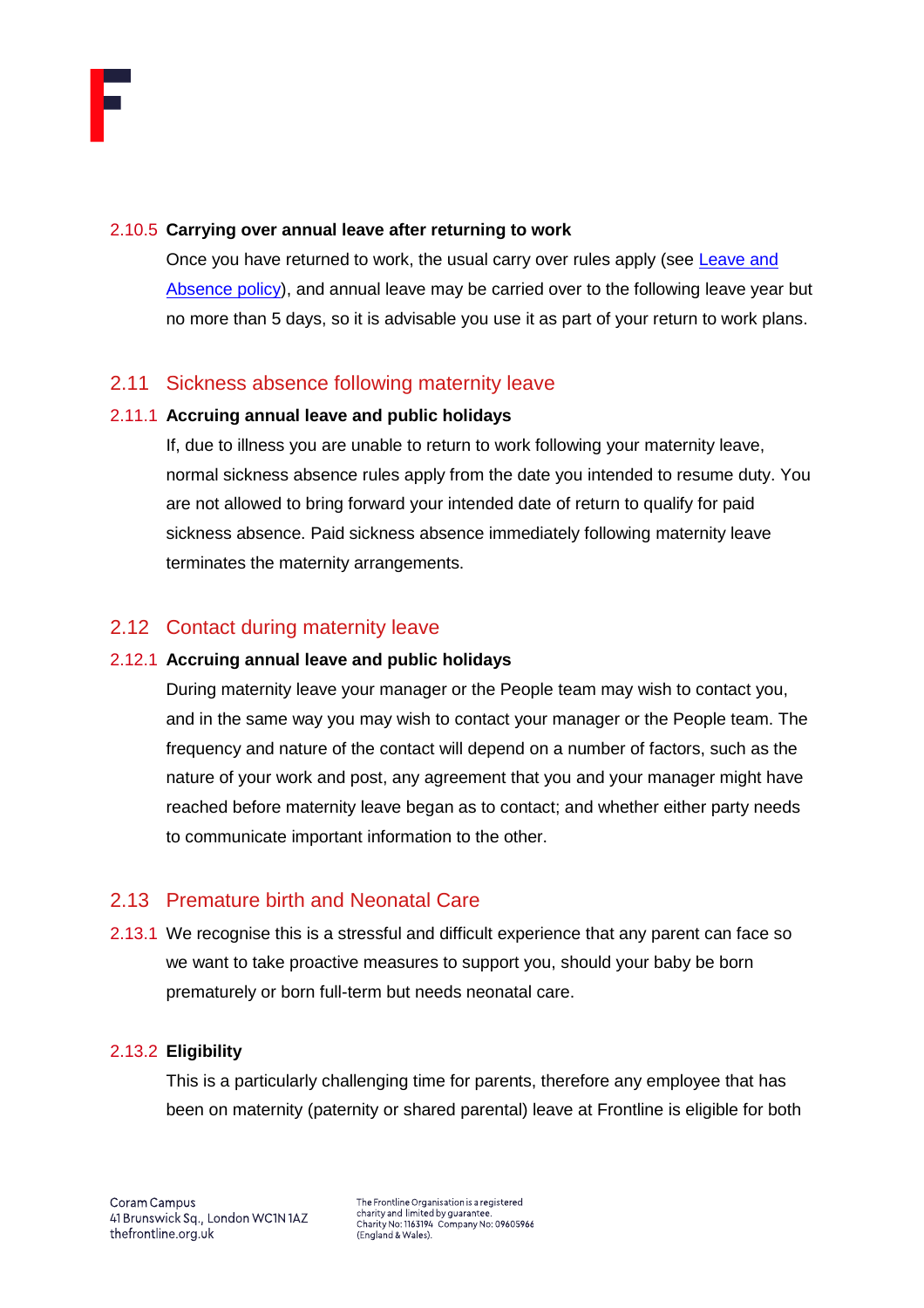

premature birth and neonatal leave and pay. This means that regardless of your length of service before going on maternity you will be eligible for additional leave and pay in the event of premature birth or your baby requiring neonatal care. The amount of leave and pay available for each is outlined in the relevant sections below.

- 2.13.3 You should retain a copy of the discharge papers you receive when your baby leaves hospital as these may be required to confirm the leave and pay.
- 2.13.4 Ordinarily, both Premature Baby and Neonatal Care leave and pay will be added to the end of your maternity leave, after the entitlement for leave has been exhausted. However, we can be flexible if you would prefer to receive the pay earlier, once your maternity pay has exhausted (i.e. before the end of the 52 weeks) and extend the leave unpaid.
- 2.13.5 Once your Premature Baby or Neonatal Care leave has been exhausted however you will be required to return to work, use annual or unpaid leave should you wish to extend your leave further.
- 2.13.6 Your normal entitlement to maternity leave will continue to apply and will not be affected by this scheme.

# 2.13.7 **Telling your manager and the People team**

It is important that you tell your manager and the People team as soon as practically possible to ensure we can provide appropriate support and make the necessary arrangements for your additional pay and leave for both premature baby and neonatal care.

2.13.8 We recognise this may not be possible straight away as it's a particularly challenging time, but to be eligible you must let your manager or the People team know at least 8 weeks before your current maternity leave is due to end.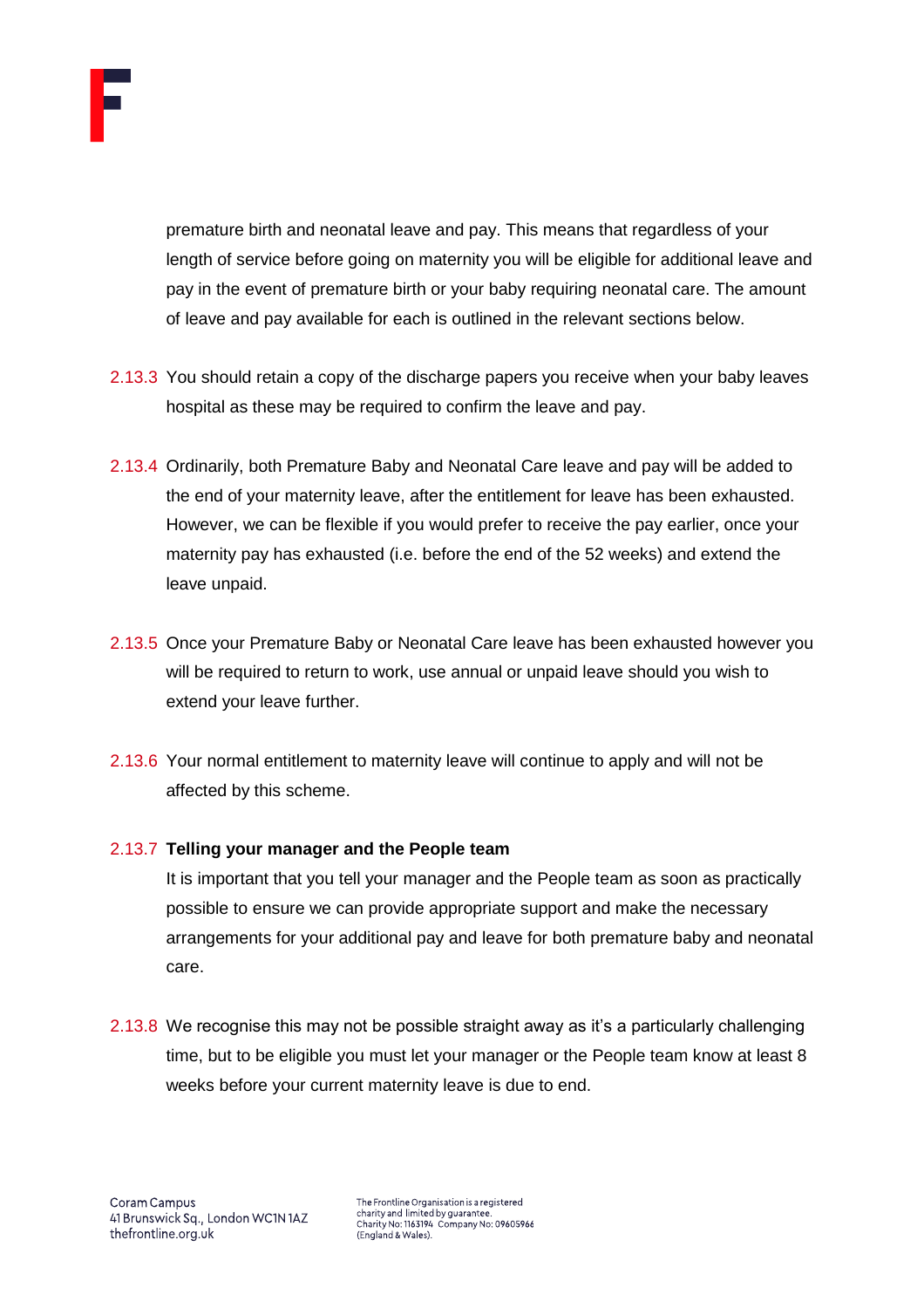#### 2.13.9 **Support**

We want to be able to support during this time, and want to remind you that will still have access to confidential support available through our [employee support service](https://thefrontline.sharepoint.com/sites/FBRB/Shared%20Documents/Forms/FBRB%20View.aspx?id=%2Fsites%2FFBRB%2FShared%20Documents%2FOperations%2FPeople%2FBenefits%2FEmployee%20Support%20Service%20Brochure%2Epdf&parent=%2Fsites%2FFBRB%2FShared%20Documents%2FOperations%2FPeople%2FBenefits) while on leave. If you would like to access additional support through the Occupational Health provider speak to your manager and the People team to arrange this. We will support you as best we can when you return to work and encourage you to speak with your line manager about what would be most useful for you.

#### 2.13.10 **Premature birth: Leave and Pay**

If you are the primary caregiver, and your baby is born before 37 weeks you will be entitled to have your maternity leave and pay extended by the number of days your baby was born prior to their due date, regardless of whether the baby is required to stay in hospital during this time.

# 2.13.11 **Neonatal Care: Leave and Pay**

If you are the primary caregiver, and your baby is born after 37 weeks but requires Neonatal Care during their first 28 days of life, you will eligible for additional Neonatal Care leave and pay for every day your baby spends in the care during their first 28 days of life.

# <span id="page-18-0"></span>2.14 Pregnancy loss

2.14.1 We are committed to supporting all employees who suffer the loss of a pregnancy, whether you experience it yourself, it's your partner or your baby's surrogate mother. Regardless of the circumstance (this includes but is not limited to miscarriage, still birth, termination) we want to outline the support and leave available to you if you.

#### 2.14.2 **Telling your manager**

We encourage you to share what you feel comfortable sharing with your manager, to ensure they can support you at this time. We recognise however this may not be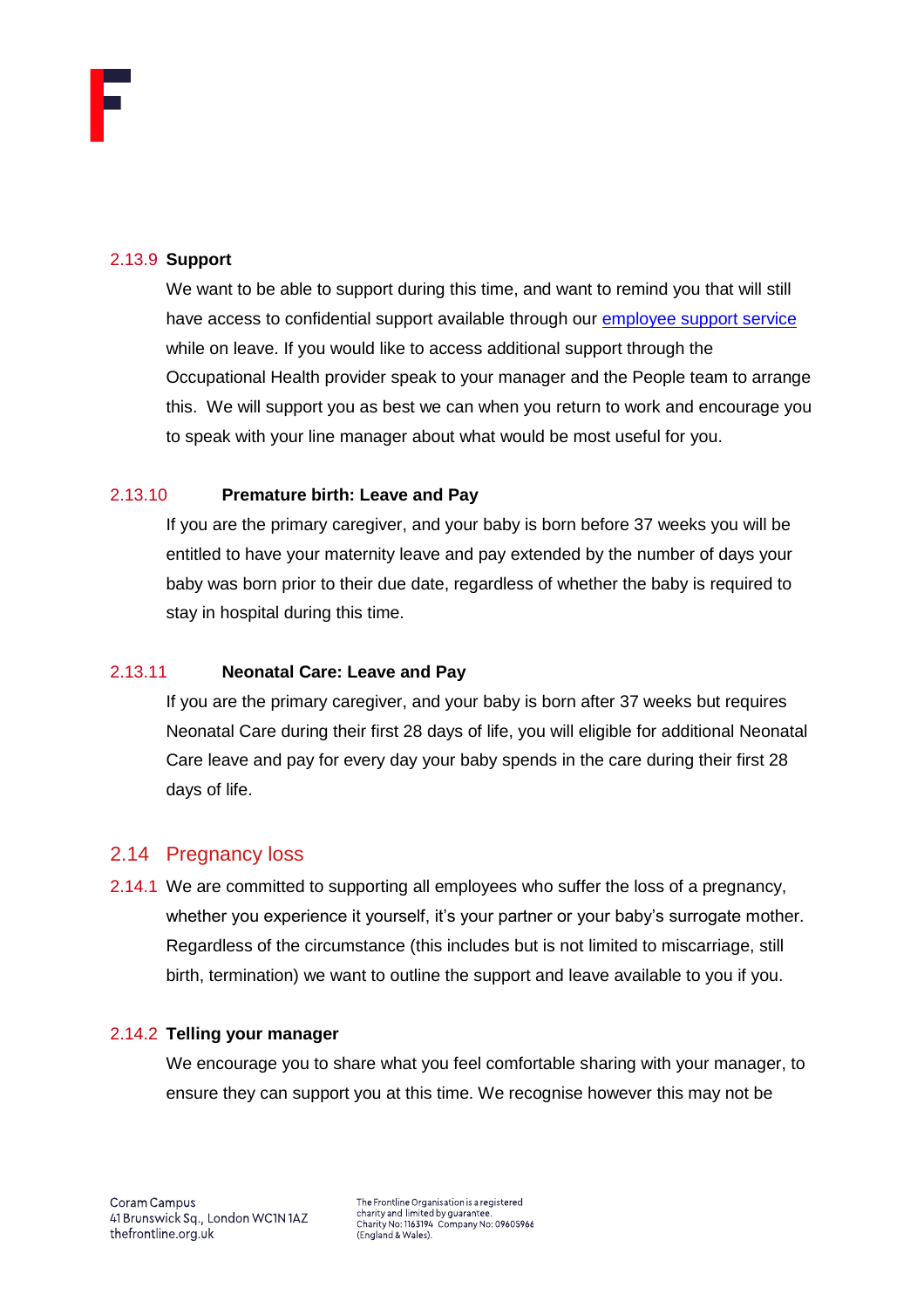

something you wish to discuss, so would ask that you at least flag with your People Partner before taking any leave.

#### 2.14.3 **Eligibility**

We recognise that this is a very difficult time for anyone, as such regardless of your length of service you would be eligible for paid time leave in the event of a pregnancy loss of up to five days.

2.14.4 We want to be clear that this is separate (and if needed, in addition) to compassionate leave. If following the five days leave you want to take some more time you could then take up to 5 days compassionate leave, fully paid. Thereafter, you would need to consider taking annual leave, unpaid leave or making use of flexible work practices outlined in the [Leave and Absence policy.](https://thefrontline.sharepoint.com/sites/FBRB/Shared%20Documents/Operations/People/General/Leave%20and%20Absence%20Policy%20-%202021.04.pdf)

#### 2.14.5 **Paid leave for medical appointments**

You are entitled to paid time off to attend appointments relating to pregnancy loss which do not fall within the above-mentioned period of leave.

2.14.6 We recognise that it will not always be possible for you to arrange these around the demands of work due to the nature of pregnancy loss, and encourage you to speak with your manager and the People team about this.

#### 2.14.7 **Support**

We want to ensure you feel supported by your manager and the organisation. You may find it beneficial to access more practical support through our employee support [service](https://thefrontline.sharepoint.com/sites/FBRB/Shared%20Documents/Forms/FBRB%20View.aspx?id=%2Fsites%2FFBRB%2FShared%20Documents%2FOperations%2FPeople%2FBenefits%2FEmployee%20Support%20Service%20Brochure%2Epdf&parent=%2Fsites%2FFBRB%2FShared%20Documents%2FOperations%2FPeople%2FBenefits) with Care First or Occupational Health provider. In addition, you are encouraged to speak to your manager and People Partner about anything else that would support you personally during this time. Examples might include (but not limited to), more breaks/reduced screen time, a temporary flexible working arrangement, camera off on calls etc.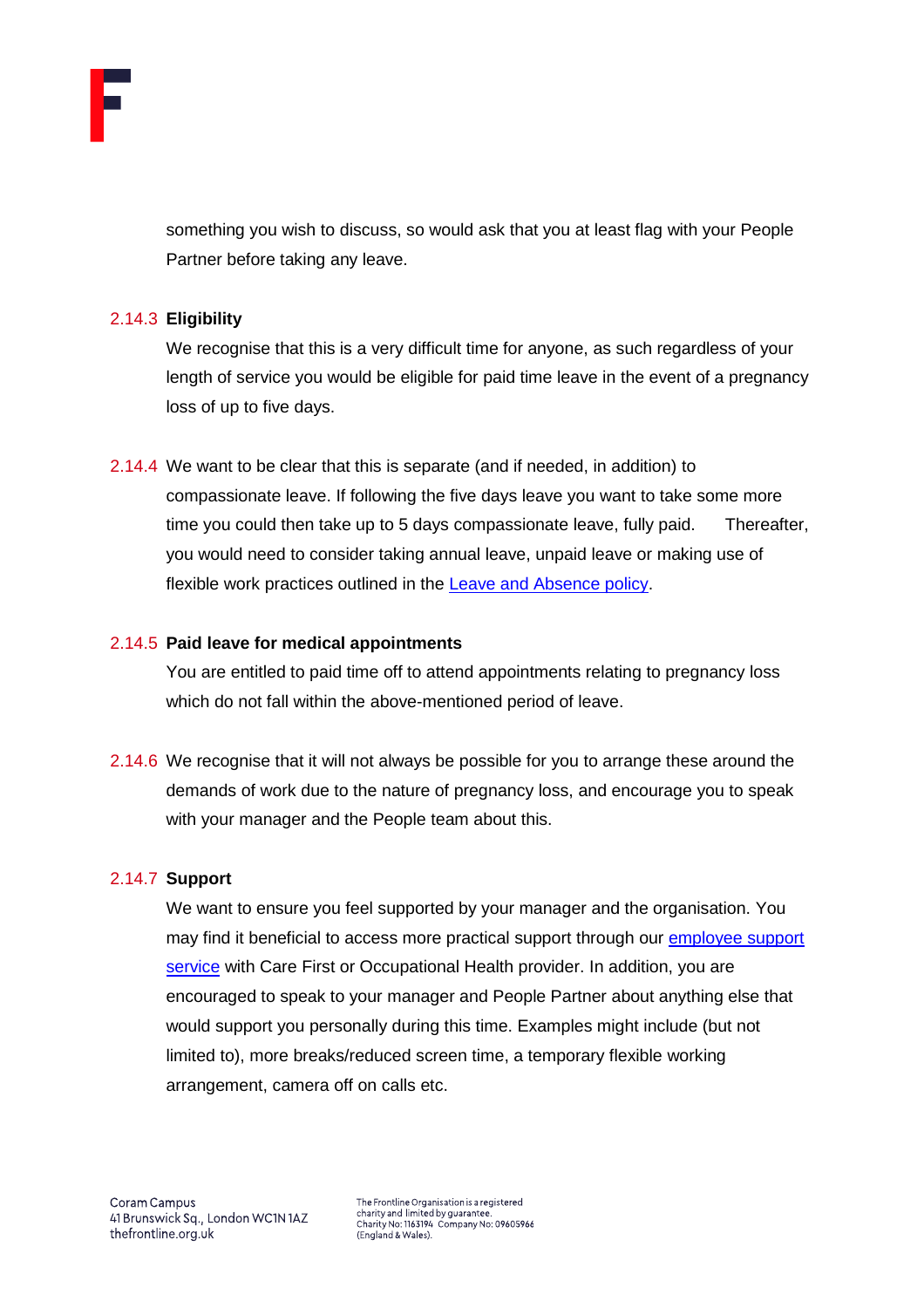

#### 2.14.8 **Pregnancy loss after 24 weeks**

If you experience a pregnancy loss after 24 weeks you would be eligible for leave and pay in line with our maternity leave policy (Section 2.7).

# <span id="page-20-0"></span>2.15 Returning to work after maternity leave

2.15.1 Unless otherwise notified, the date you return to work will normally be the first working day 52 weeks after your maternity leave began. You cannot return to work later than this day unless using annual leave or under circumstances outlined in Section 2.13 above

#### 2.15.2 **Returning to work before end of maternity leave**

If you want to return to work before the end of your maternity leave, you must give at least 8 weeks' notice before your original return to work date, or the new intended return to work date (whichever is sooner).

2.15.3 If the you attempt to return to work earlier than the end your maternity leave without giving 8 weeks' notice, you may need to postpone your return until the full eight weeks' notice has been given. However, this will not be to a date later than the end of your maternity leave period.

# 2.15.4 **Returning to work later than originally notified**

If you have notified that you want to return to work earlier than expected as outlined in the paragraphs above, you are still entitled to change your mind. However, in these circumstances you should give notice of this new, later, date of return at least eight weeks before the earlier date.

*For example, if, you decide that you do not want to take the full 52 weeks and give notice that you will return after six months (for example, on 1 October) you can still change your mind and tell your manager and the People team that you want to take a longer period – up to the full year of maternity leave – as long as you give eight*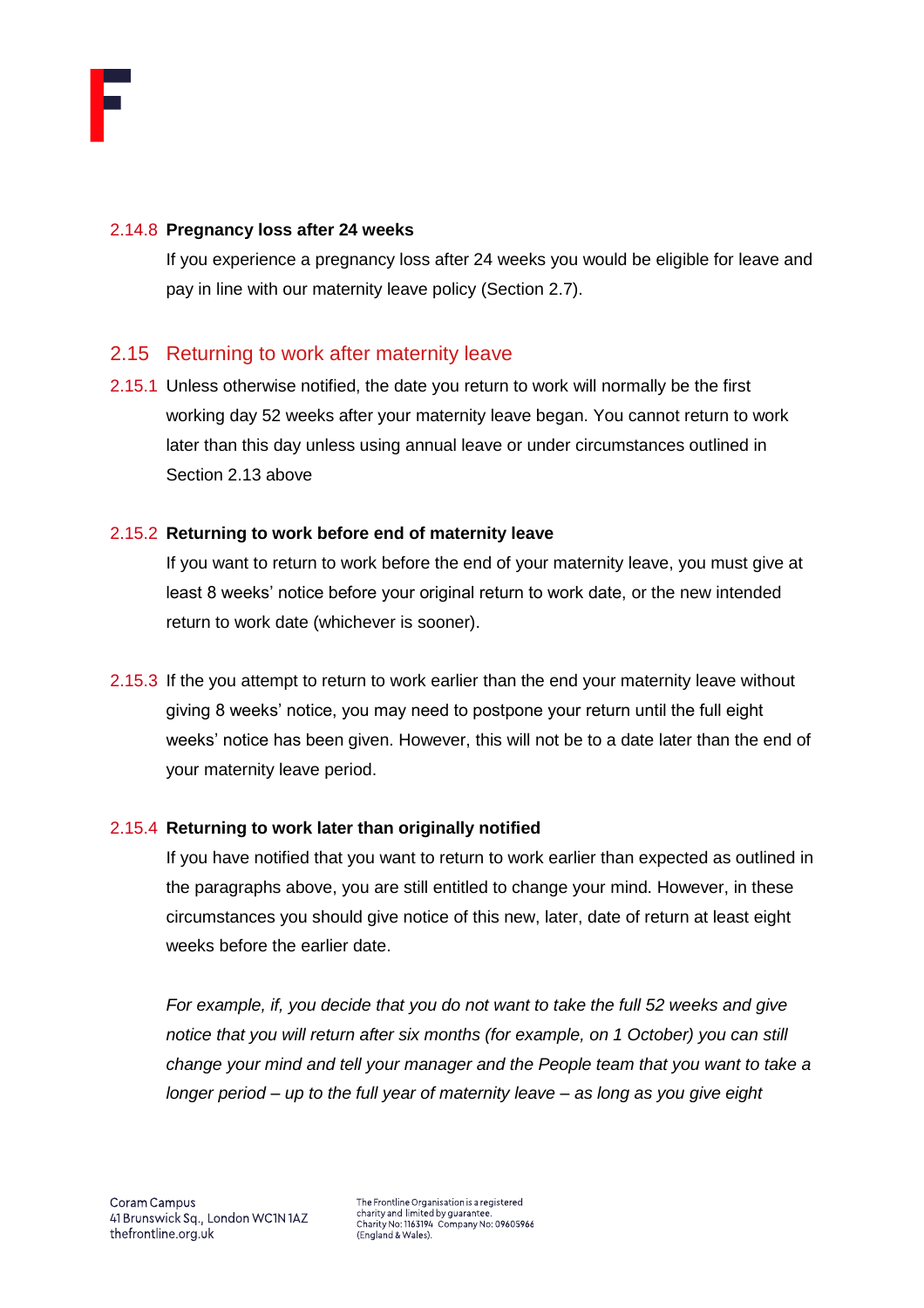

*weeks' notice before your existing return date (in this case, eight weeks before 1 October – i.e. 6 August).* 

# 2.15.5 **What if I don't want to return to work after maternity leave?**

If you do not want to return to work after maternity leave, you must give the notice of termination required by in your contract of employment. It will help Frontline if you can give as much notice as possible.

- 2.15.6 If you are unable to return to work at the end of your entitlement to maternity leave because you are medically unfit to work, you should submit medical certification in the usual way and you will then transfer from maternity leave to sick leave. Subsequently, the normal sickness procedures will be followed – see [Leave and Absence policy.](https://thefrontline.sharepoint.com/sites/FBRB/Shared%20Documents/Operations/People/General/Leave%20and%20Absence%20Policy%20-%202021.04.pdf)
- 2.15.7 If you do not return to work or do not work out your full notice period, and you have received OMP in excess of your statutory entitlement, Frontline reserves the right to claim back pay. Repayment is waived if you provide medical evidence that you are unable to return because your child has a disability and requires continuous attention at home. You must provide medical evidence of your child's disability.

#### 2.15.8 **What if I resign and then my circumstances change?**

If you resign because you do not then intend to return to work, but later wish to return because of an unexpected change in your circumstances, you will have no absolute right to return and may need to apply if a vacancy is available.

# <span id="page-21-0"></span>2.16 Redundancy during maternity leave

2.16.1 If a redundancy situation arises at any stage during your maternity leave which means it is not practicable for Frontline to continue to employ you under your original contract of employment, you are entitled to be offered (before that contract ends) a suitable alternative vacancy, where one is available.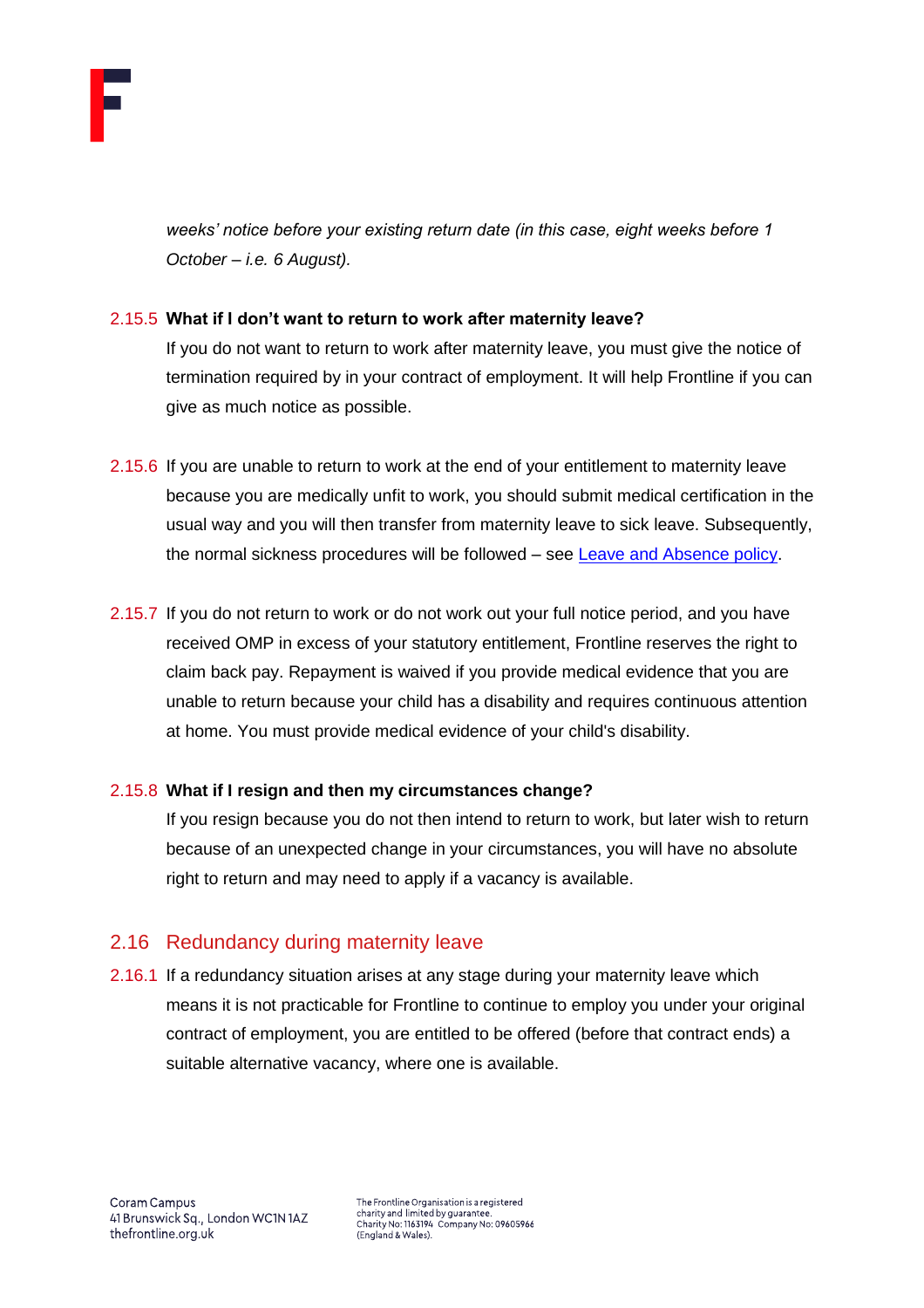

2.16.2 If you are offered a suitable alternative vacancy (you are entitled to a four-week trial period in which to decide whether the employment is suitable, and this period may be extended beyond four weeks by written agreement).

# <span id="page-22-0"></span>2.17 Shared parental leave

- 2.17.1 Shared parental leave enables you to share any untaken leave and pay as shared parental leave and pay with your partner provided you end your maternity leave early (to "share" what you have left).
- 2.17.2 To be able to take shared parental leave, you and your partner must meet various eligibility requirements and have complied with the relevant curtailment, notice and evidence requirements. You and your partner should ensure that you're both liaising with your employers when making requests for shared parental leave.
- 2.17.3 Please refer to the Shared Parental Leave policy, where you will find full details of the eligibility requirements, as well as instructions as to how maternity leave can be curtailed.

# <span id="page-22-1"></span>2.18 Your position on returning to work following maternity leave

2.18.1 **Return to Work before, or at the end of, Ordinary Maternity Leave (OML)** On returning to work following OML you have a right to return to the same job, which in the Frontline context normally means a similar job in the same job family, on the same terms and conditions as you were subject to previously. You are entitled to benefit from any general improvements to the rate of pay, or other terms and conditions, which may have been introduced for your tier while you were away, as if you hadn't been away.

#### 2.18.2 **Return to work before, or at the end of, Additional Maternity Leave (AML)**

If returning to work after AML, in other words you have taken more than 26 weeks' maternity leave; you are entitled to return to the same job on the same terms and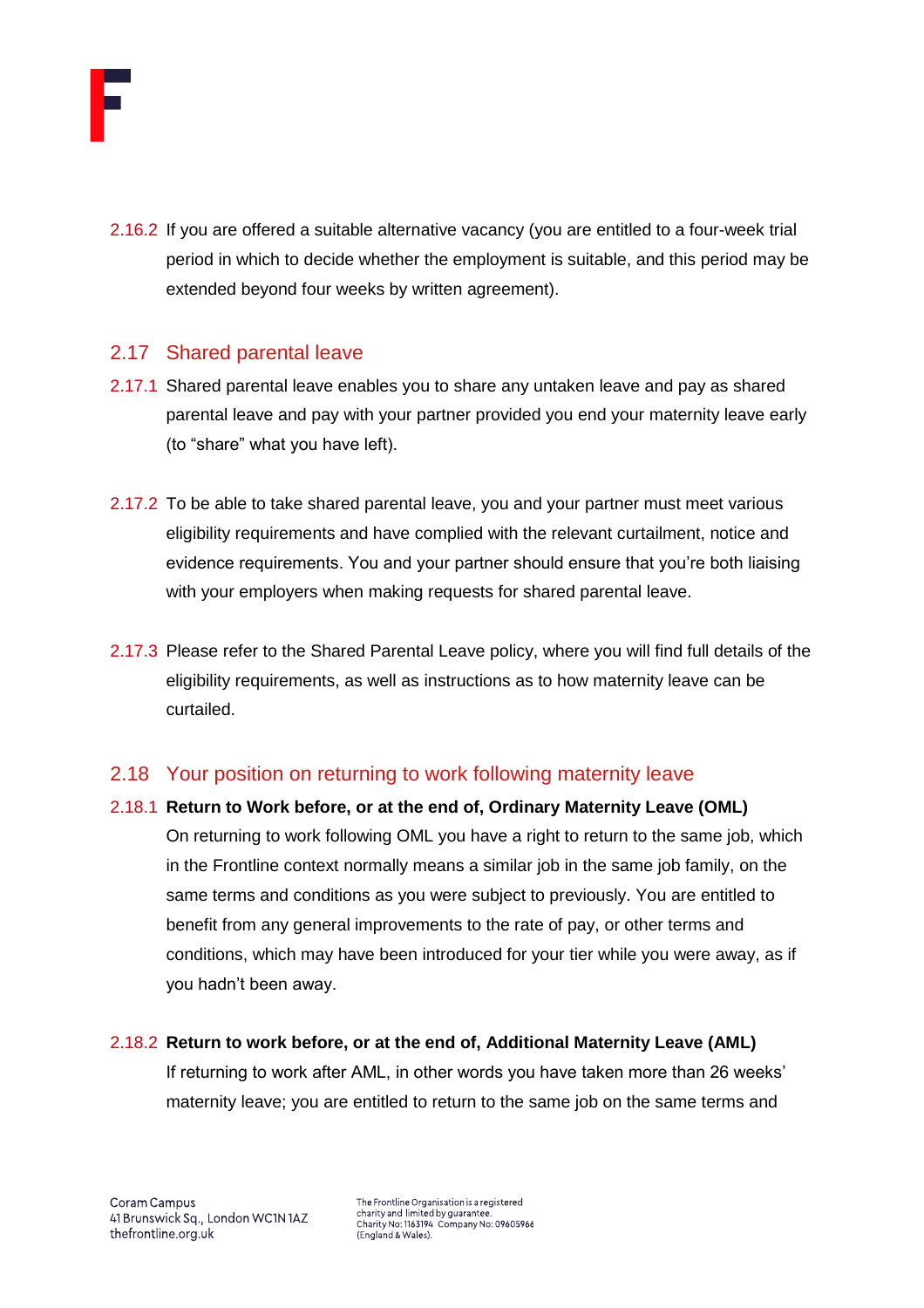

conditions of employment as if you had not been absent, unless there is a reason why it is not reasonably practicable for you to return to your old job, in which case you will be offered a similar job on terms and conditions which are not less favourable than your original job.

# 2.18.3 **Taking ordinary parental leave following maternity leave**

A period of ordinary parental leave of four weeks or less has no impact on your right of return. If you take a period of parental leave straight after maternity leave, you will be treated as though returning to work after additional maternity leave. Full details on ordinary parental leave are in the **Leave and Absence policy**.

- 2.18.4 If there is a reason which makes it impracticable for you to return to your original job, a similar job will be found for you. The new job will be such that:
	- the work carried out is both suitable and appropriate for you to do in the circumstances; and
	- the terms and conditions of your employment are no less favourable to you than they would have been had you continued to be employed in your old job.
- 2.18.5 If offered a new position that fulfils the criteria above and you refuse it, you will have effectively resigned.

#### 2.18.6 **Can I request to work flexibly?**

All employees have the right to request flexible working patterns. Full details are provided in the [Leave and Absence policy.](https://thefrontline.sharepoint.com/sites/FBRB/Shared%20Documents/Operations/People/General/Leave%20and%20Absence%20Policy%20-%202021.04.pdf)